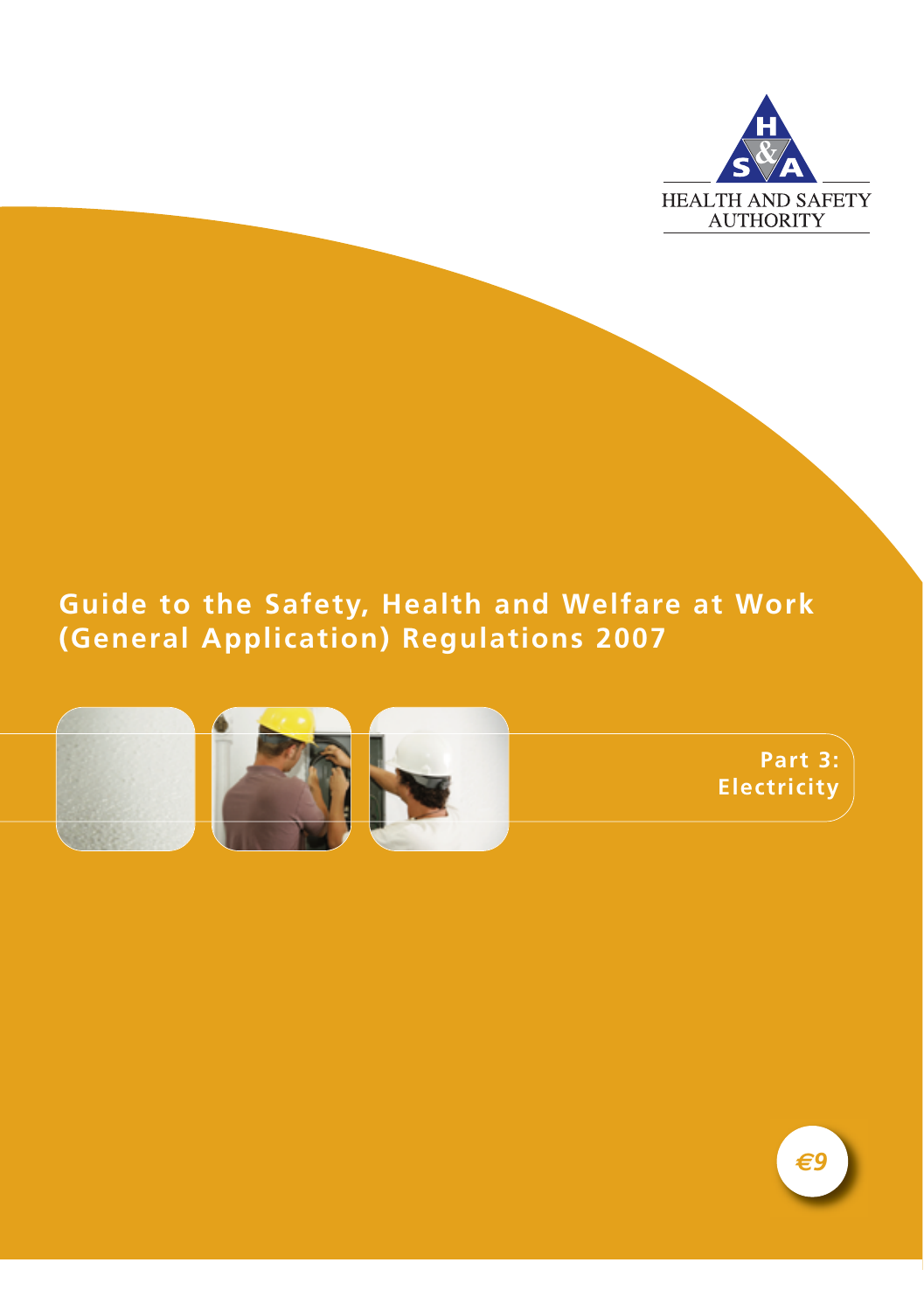# **Guide to the Safety, Health and Welfare at Work (General Application) Regulations 2007**

**Part 3: Electricity**

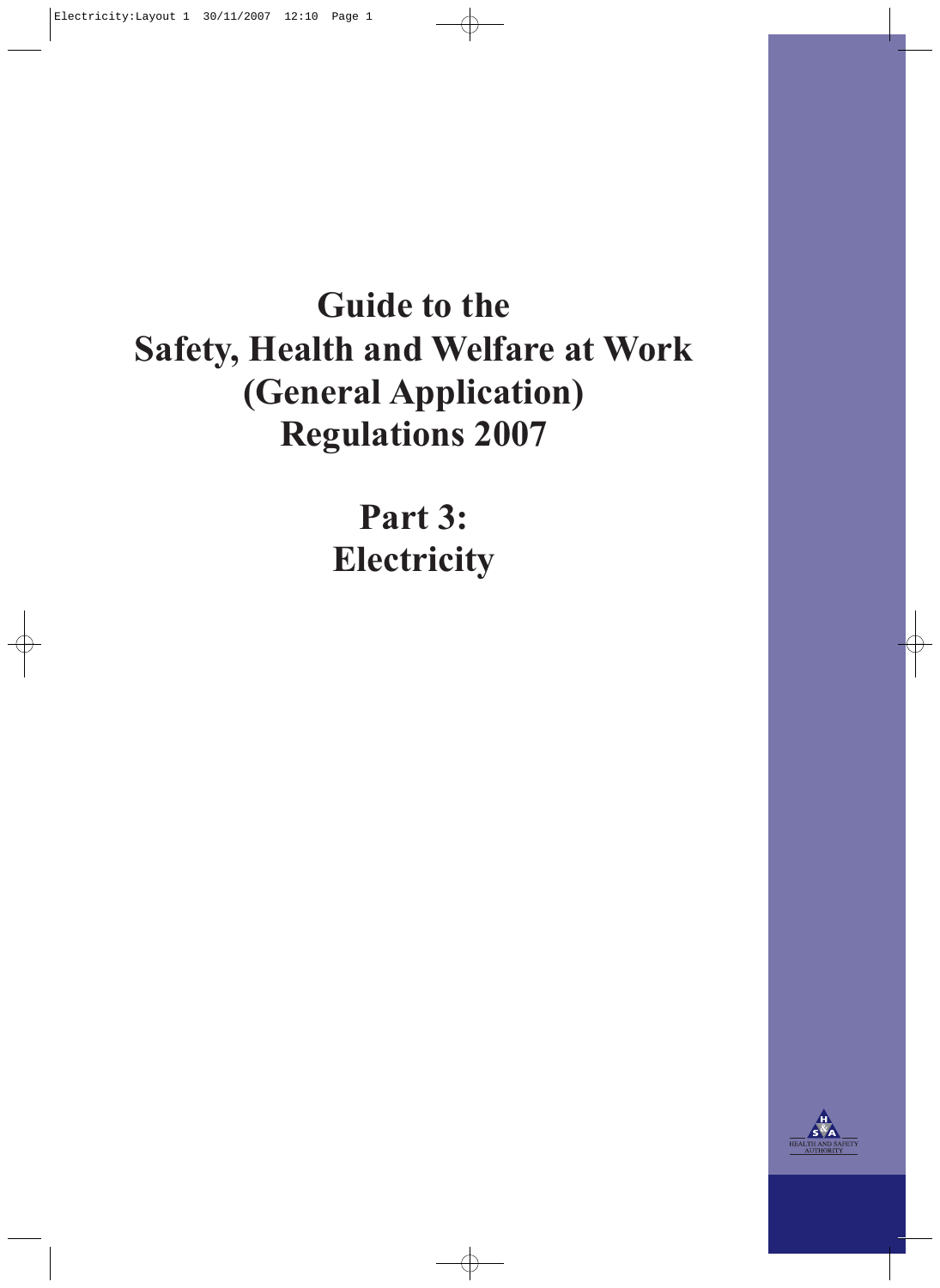Published in December 2007 by the Health and Safety Authority, The Metropolitan Building, James Joyce Street, Dublin 1. ©All rights reserved. No part of this publication may be reproduced, stored in a retrieval system, or transmitted in any form or by any means, electronic, mechanical, photocopying, recording or otherwise, without the prior permission of the Health and Safety Authority.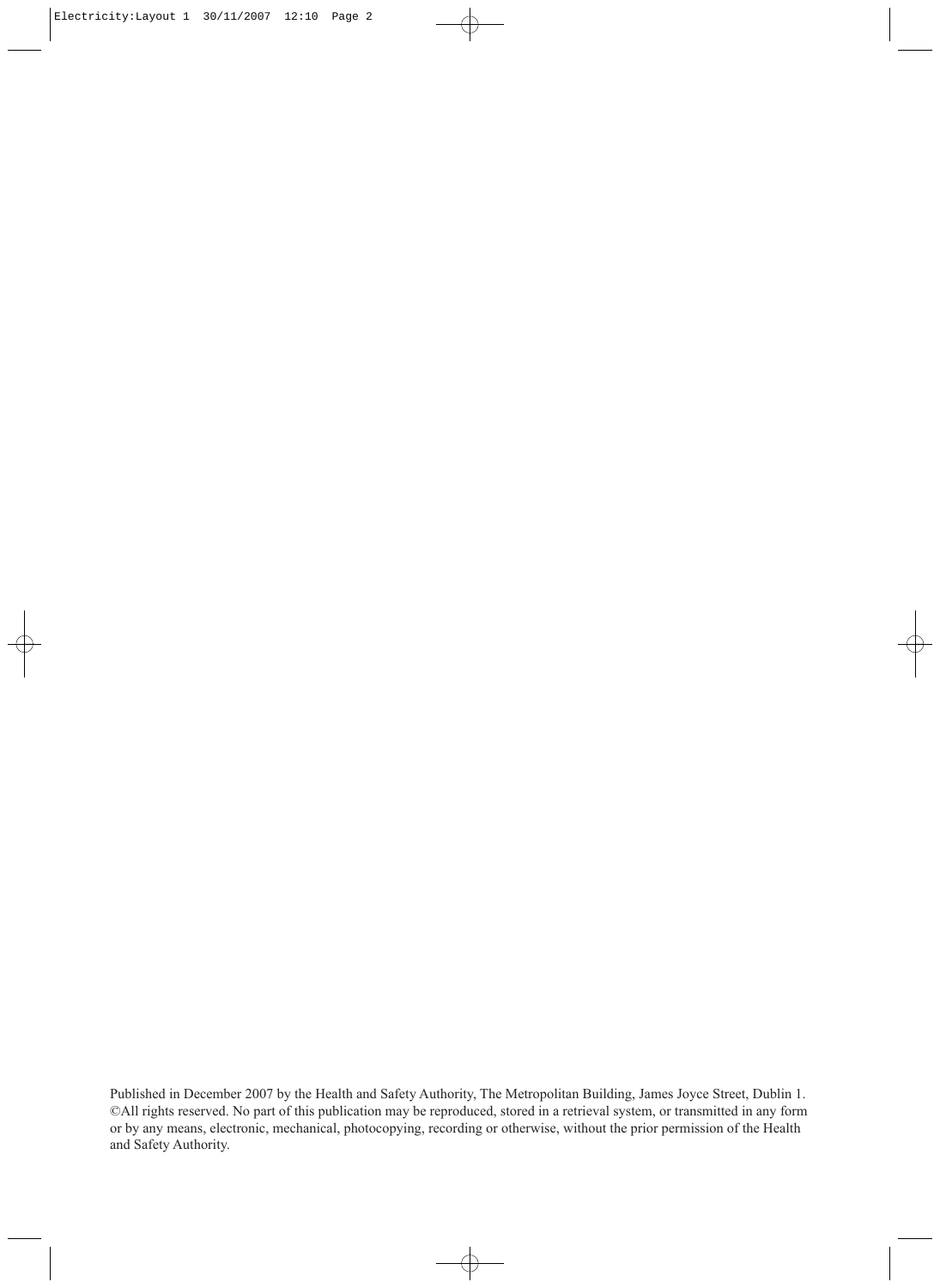# **Contents**

| Introduction                                                                        | 5  |
|-------------------------------------------------------------------------------------|----|
| Regulation 74: Interpretation for Part 3                                            | 6  |
| Regulation 75: Application of Part 3                                                | 9  |
| Regulation 76: Suitability of electrical equipment and installations                | 10 |
| Regulation 77: Adverse or hazardous environments                                    | 11 |
| Regulation 78: Identification and Marking                                           | 12 |
| Regulation 79: Protection against Electric Shock in Normal Conditions               | 13 |
| Regulation 80: Protection against electric shock<br>in fault conditions(as amended) | 14 |
| Regulation 81: Portable equipment(as amended)                                       | 15 |
| Regulation 82: Connections and cables                                               | 19 |
| Regulation 83: Overcurrent protection                                               | 20 |
| Regulation 84: Auxiliary generator and battery supply                               | 20 |
| Regulation 85: Switching and isolation for work on equipment made dead              | 21 |
| Regulation 86: Precautions for work on electrical equipment                         | 22 |
| Regulation 87: Working space, access and lighting                                   | 26 |
| Regulation 88: Persons to be competent to prevent danger                            | 26 |
| Regulation 89: Testing and inspection (as amended)                                  | 27 |
| Regulation 90: Earth leakage protection for higher voltage(as amended)              | 29 |
| Regulation 91: Substation and main switchroom                                       | 29 |
| Regulation 92: Fencing of outdoor equipment                                         | 30 |
| Regulation 93: Overhead lines and underground cables                                | 31 |
| Appendix: Sources of Further Information and Bibliography                           | 35 |

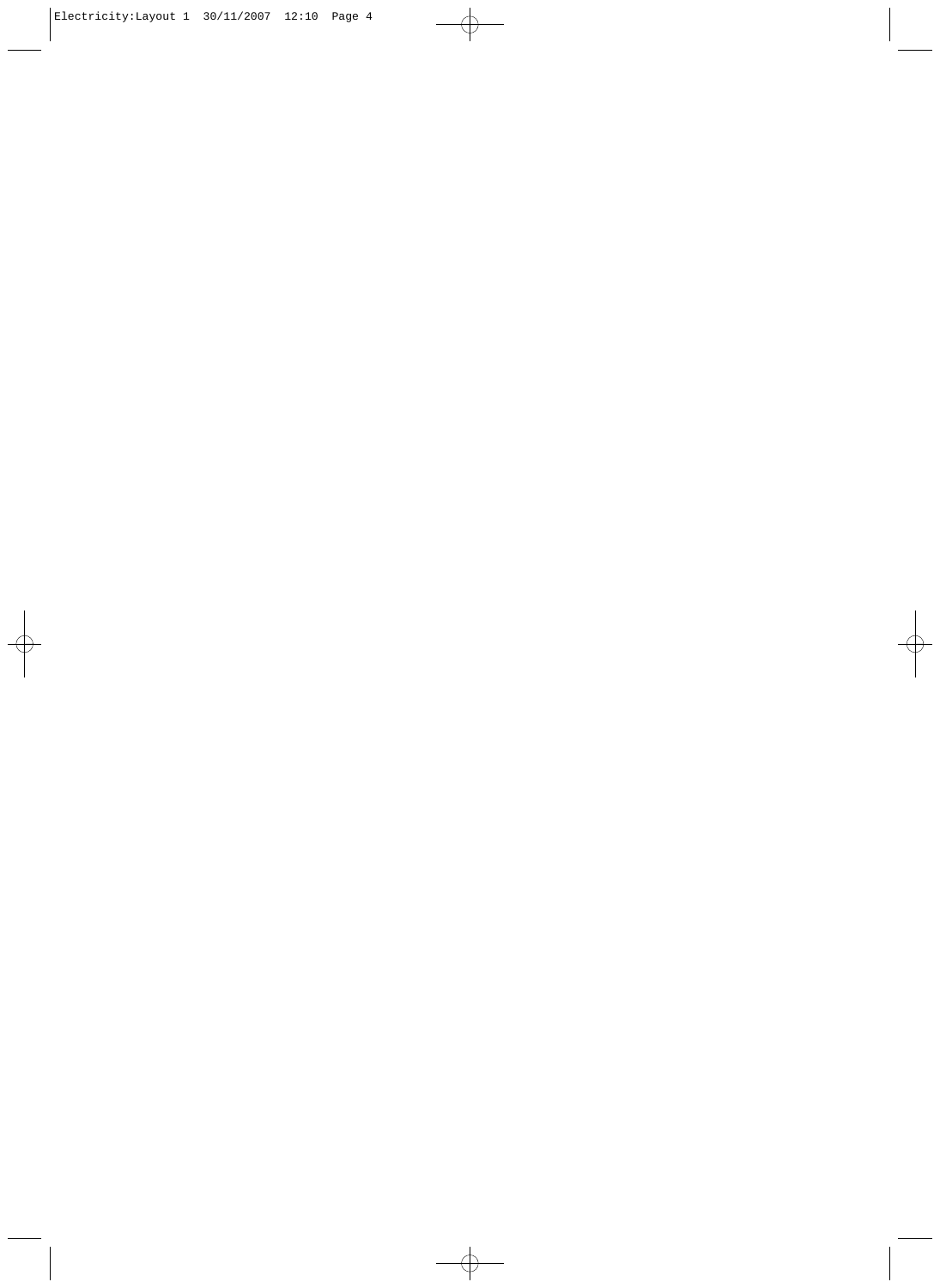### **Guide to Part 3 of the General Application Regulations 2007**

### **PART 3: ELECTRICITY**

### **Introduction**

This Guide is aimed at safety and health practitioners, employers, managers, employees, safety representatives and others, including those in the business of managing electrical networks involved in the generation and transmission of electricity to consumers. It is designed to give guidance on Part 3 of the Safety, Health and Welfare at Work (General Application) Regulations 2007 (S.I. No. 299 of 2007) as amended by the Safety, Health and Welfare at Work (General Application) (Amendment) Regulations 2007 (S.I. No. 732 of 2007) relating to the use of electricity in the workplace. The objective of the Guide is to give general guidance aimed at the prevention of occupational accidents or ill health. *It is not intended as a legal interpretation of the legislation.*

Part 3 of the General Application Regulations 2007 requires precautions to be taken against the risk of death or personal injury and to prevent danger so far as is reasonably practicable from electricity used in work activities.

From 1 November 2007, Part 3 of the Safety, Health and Welfare at Work (General Application) Regulations 2007 as amended, replaces Part VIII of the Safety, Health and Welfare at Work (General Application) Regulations 1993 (S.I. No. 44 of 1993) relating to electricity which is revoked from that date.

In this Guide the text of the Regulations is shown in italics.

The General Application Regulations 2007 are made under the Safety, Health and Welfare at Work Act 2005 (No. 10 of 2005) referred to elsewhere in this Guide as "the Act".

Provisions for electrical safety also exist in the Safety, Health and Welfare at Work (Offshore Installations) (Operations) Regulations 1991 (S.I. No. 16 of 1991).

Part 3 of the General Application Regulations 2007 imposes duties principally on employers, the self-employed and employees in respect of electrical equipment and installations in a place of work and in respect of work activities on or near electrical equipment. It also imposes duties on persons who design, install, maintain, use or are in control of electrical networks.

The purpose of this Guide is to describe the nature of the precautions in general terms.

The Regulations are a framework in nature and state principles of electrical safety in a form which may be applied to any electrical equipment and any work activity that come within the scope of the Regulations.

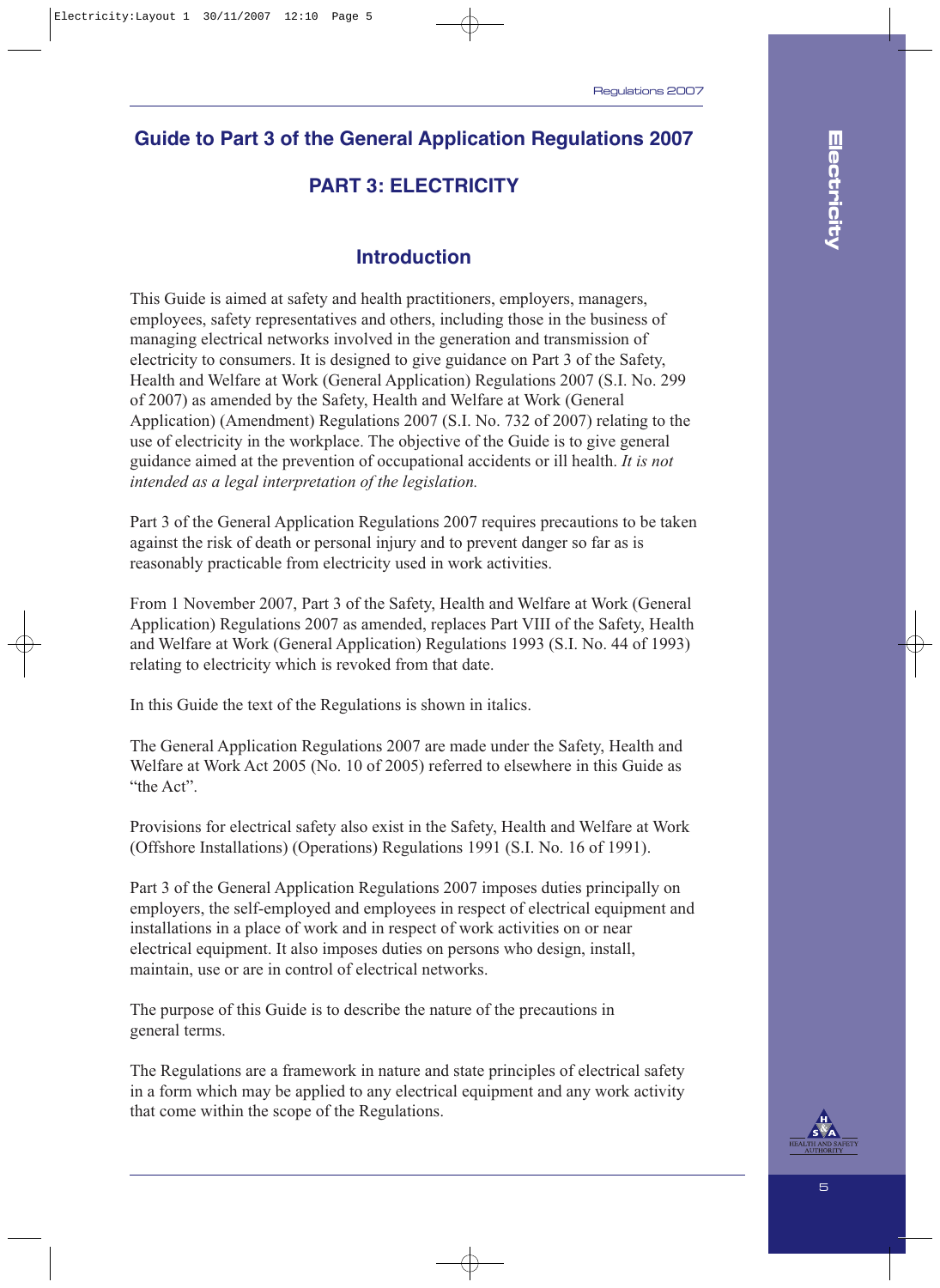Detailed technical guidance is available from:

- Electro-Technical Council of Ireland (ETCI)
- National Standards Authority of Ireland (NSAI)
- Comité Européen de Normalisation Electrotechnique (CENELEC)
- International Electrotechnical Commission (IEC).

The Regulations do not address issues associated with radiation from electric sources or interference effects. They do not address the CE marking of equipment nor other aspects of the Low Voltage Directive 2006/95/EC.

Electricity in workplaces in Ireland is generally supplied at three distinct voltages: 110 volts, 220 volts and 380 volts. Larger industrial workplaces may have electrical supplies at higher voltages than those listed above depending on their power needs. In general with electrical work, the higher the supply voltage the higher the level of risk presented by a relevant electrical installation. However, electricity at all voltages, if not managed in a safe way, can present significant hazards to those working with electrical installations or using electrically powered work equipment.

Electrical hazards associated with electrical systems and equipment include:

- Electric shock
- Burns sustained at the point of accidental electrical contact, or due to arcing from high voltage conductors
- Fires caused by overheating or ignition of explosive atmospheres
- Secondary injuries as a result of muscle spasms during shock or, for example, falling from a ladder after a mild shock.

Every employer must deal with these hazards in order to prevent the risk of injury.

### **Regulation 74: Interpretation for Part 3**

Many of the terms used are self-explanatory. The definitions take into account definitions included in the ETCI Rules, which are in accordance with internationally accepted and harmonised terminology.

*74. In this Part:*

*"authorised person" means a person who is—* 

- *(a) competent for the purpose of this Part, in relation to which the expression is used,*
- *(b) either an employer, a self-employed person, or an employee appointed or selected by the employer or self-employed person, and*
- *(c) engaged in work or duties incidental to the generation, transformation, conversion, switching, controlling, regulating, rectification, storage, transmission, distribution, provision, measurement or use of electrical energy;*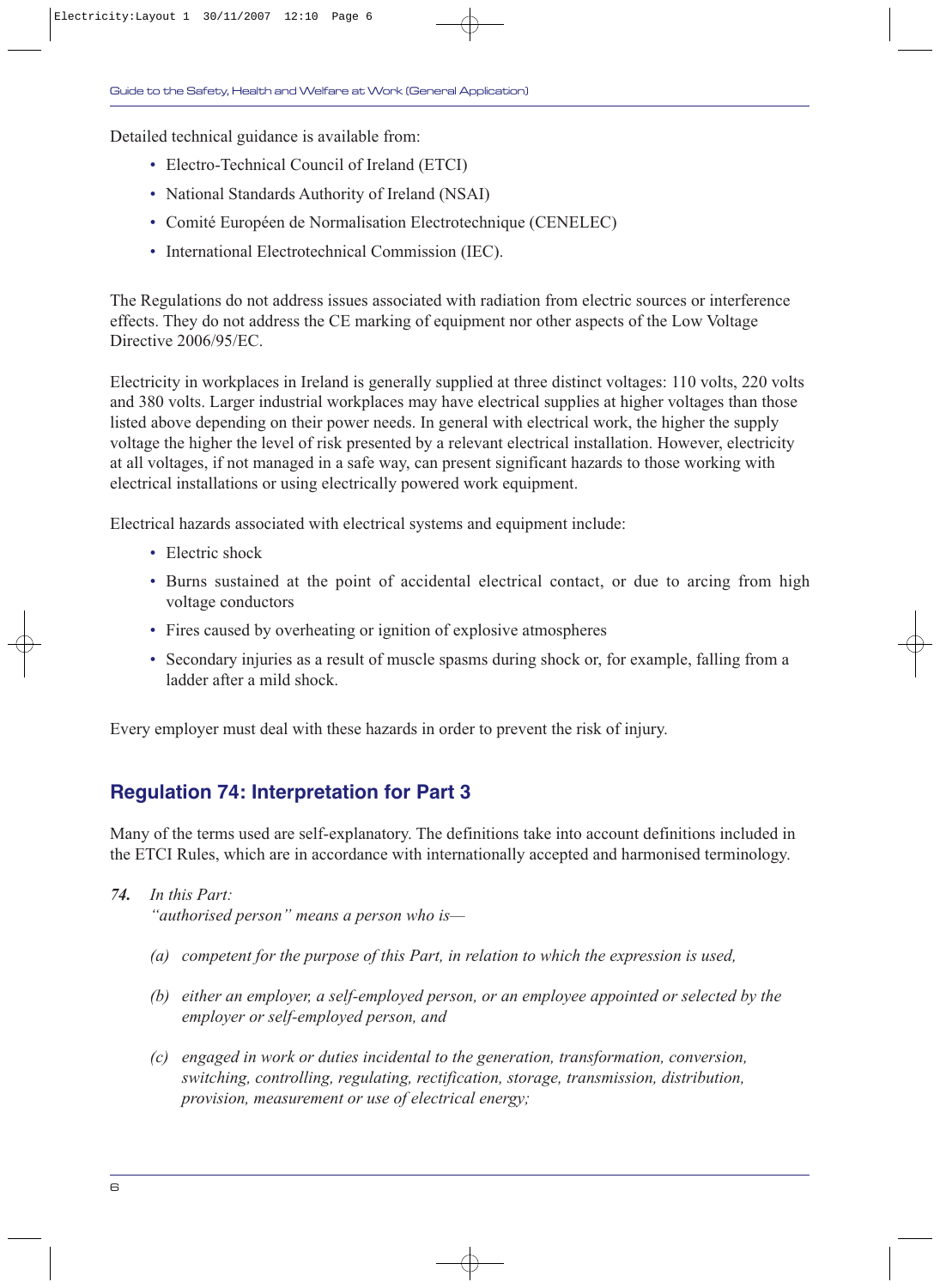Under the Regulations, the carrying out of certain tasks is confined to "authorised persons" who, whether they are the employer or otherwise, should possess sufficient training, experience and knowledge to do the work so that they do not put themselves and others at risk when carrying out work on the electrical installation or network involved.

*"circuit" means part of an electrical installation supplied from the same origin, which may be protected against overcurrents by the same protective device;*

*"circuit breaker" means an electro-mechanical device capable of making, carrying and breaking currents under normal circuit conditions and also capable of making, carrying for a specified time, and breaking currents under specified abnormal circuit conditions such as those of short circuit;*

*"conductive part" means a part capable of conducting current although not necessarily used for carrying current in normal conditions;*

*"conductor" means a conductor of electrical energy;*

*"danger" means risk of personal injury from—* 

- *(a) electric shock, electric burn, electrical explosion or arcing,*
- *(b) fire or explosion caused by the use of electricity, or*
- *(c) mechanical movement of electrically driven equipment,*

*and preventing danger in this Part shall be construed as preventing danger so far as is reasonably practicable;*

*"earthing" means the connection of the exposed conductive parts of an installation to the conductive mass of the earth;*

*"electrical equipment" includes any conductor or electric cable and any part of any machine, apparatus or appliance, intended to be used or installed for use for the generation, transformation, conversion, switching, controlling, regulating, rectification, storage, transmission, distribution, provision, measurement or use of electrical energy;*

*"electrical installation" means an assembly of associated electrical equipment fulfilling a specific purpose or purposes and having co-ordinated characteristics;*

*"higher voltage" means any voltage exceeding –*

*(a) 1000 volts alternating current, or*

**Electricity**

Electricity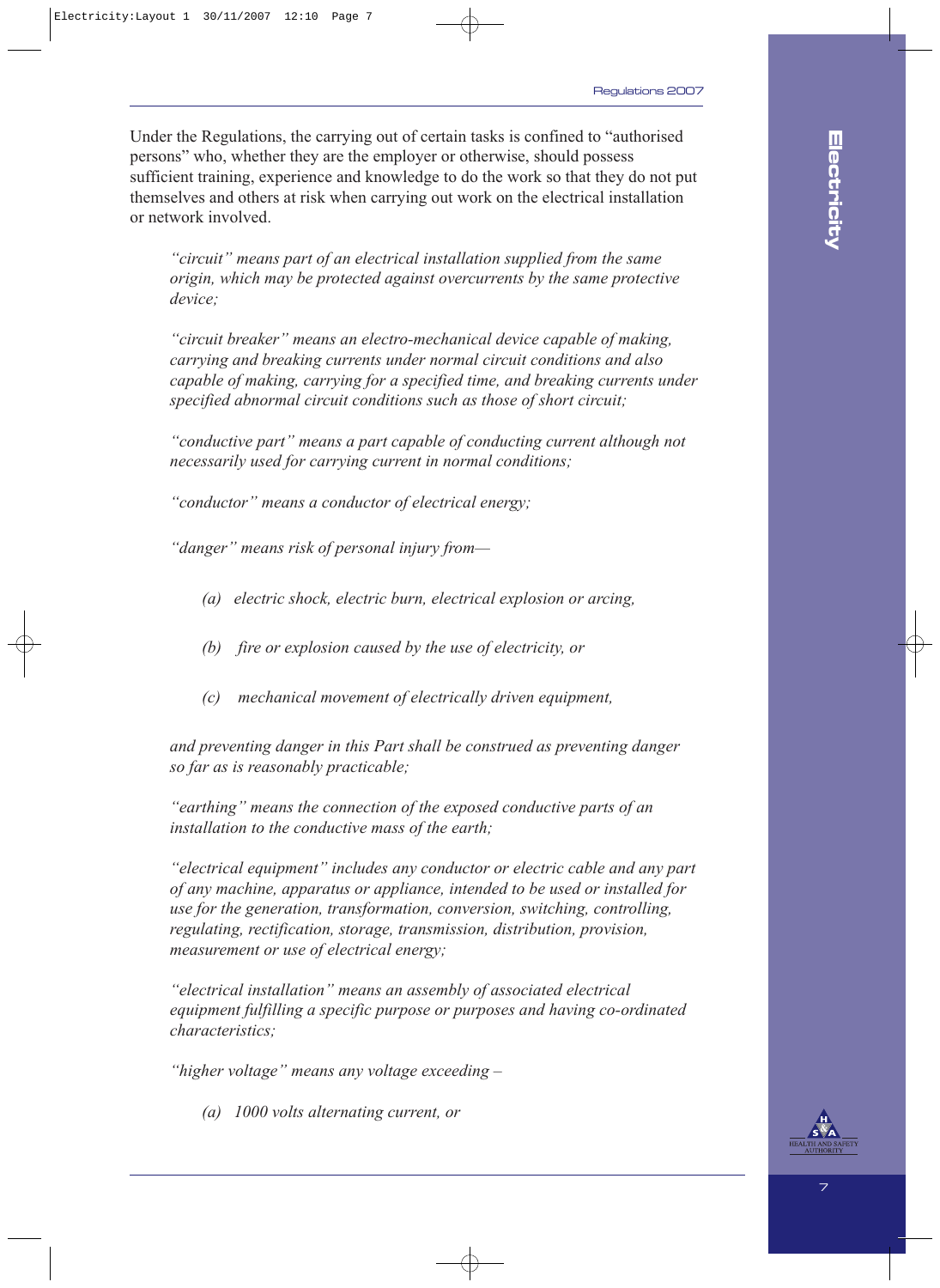*(b) 1500 volts direct current;*

*"isolation" means the disconnection and separation of electrical equipment from every source of electrical energy in such a way that the disconnection and separation is secure;*

*"live" means electrically energised;*

*"medical electrical equipment" means medical electrical equipment as defined in the Electro-Technical Council of Ireland (ETCI) document entitled "National Rules for Electrical Installations in Medically Used Rooms" or other equipment as may be prescribed by the Minister;*

*"overcurrent" means any current exceeding the rated value of the electrical equipment concerned;*

*"overhead line" means any electric line suspended above ground carrying or intended to carry electrical energy at a voltage exceeding 80 volts to earth;*

*"portable equipment" means equipment, including hand-held portable equipment, which—*

- *(a) because of the manner in which it is to be used, requires to be moved while it is working,*
- *(b) is designed so that it can be moved while it is working, or*
- *(c) is moved from time to time between the periods during which it is working;*

Portable equipment includes not only electrical tools, such as electric drills and grinders, which can be carried, but also transportable electrical equipment which is moved about on wheels or a trolley, such as electric arc welders, floor-cleaning equipment and steam/water pressure cleaners.

*"residual current device" means an electro mechanical switching device intended to disconnect a circuit when the residual current attains a stated value under specific conditions;* 

*"substation" means any building, enclosure or other structure, or any part thereof, which –*

- *(a) is large enough to enable a person to enter after the electrical equipment therein is in position, and*
- *(b) contains equipment for transforming or converting electrical energy either to or from higher voltage (not being equipment for transforming or converting electrical energy solely for the operation of switchgear or instruments),*

*and includes that equipment, together with any other equipment for switching, controlling or otherwise regulating electrical energy;*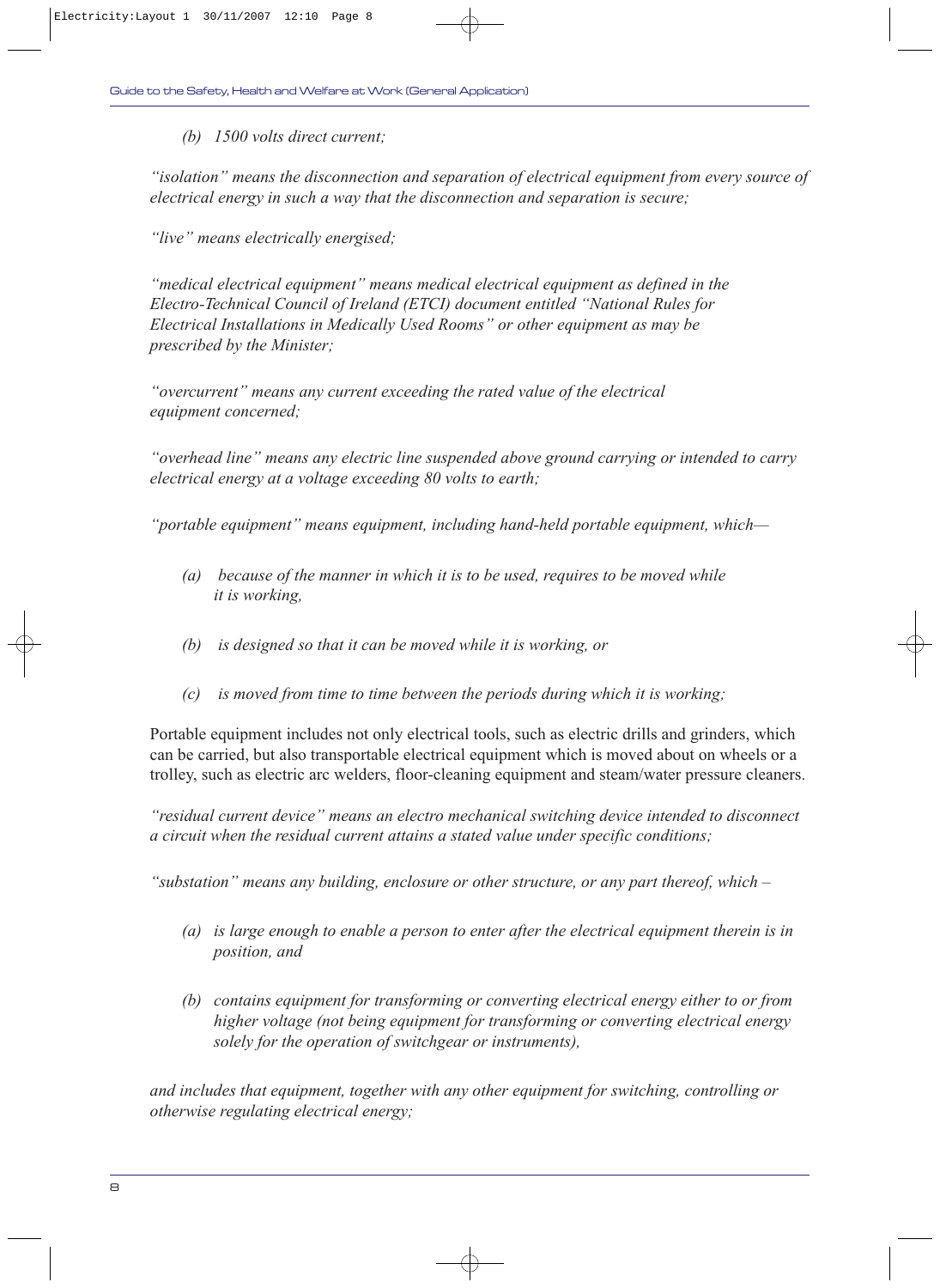*"switch room" means a room intended primarily to house electrical switching and distribution equipment for a building;*

*"underground cable" means any electric cable below ground carrying or intended to carry electrical energy at a voltage exceeding 80 volts to earth.*

### **Regulation 75: Application of Part 3**

- *75. (1) This Part, without prejudice to section 16 of the Act, applies as appropriate to persons who design, install, maintain, use, or are in control to any extent of—*
	- *(a) an electrical installation or part of an electrical installation in a place of work, or*
	- *(b) an electrical network, including the generation, transformation, conversion, switching, controlling, regulating, rectification, storage, transmission, distribution, provision, measurement or use of electrical energy at a place of work.*
	- *(2) This Part does not apply to—*
		- *(a) any electrical equipment or electrical installation used exclusively for electrical testing or research purposes, or*
		- *(b) medical electrical equipment,*

*but persons using equipment referred to in subparagraph (b) shall ensure that the equipment or installation is constructed, installed, maintained, protected and used, with adequate precautions being taken, so as to prevent danger.*

Part 3 of the General Application Regulations 2007 applies to a broad range of persons such as electrical designers, electrical installers/contractors, electrical maintenance personnel, users of an electrical installation and those in control of electrical installations at work. The provisions apply to employers and employees dealing with electrical installations in the workplace and they also apply to those responsible for designing, installing, maintaining, using or controlling electrical networks at a place of work.

It may be inappropriate to apply some or all of the detailed requirements of Part 3 of the Regulations to electrical equipment or installations used exclusively for testing or research purposes, or to medical electrical equipment, as described in the ETCI publication ET 106, *National Rules for Electrical Installations in Medically Used Rooms*, where the needs of patient care require a particular approach to electrical precautions. In both of these cases, safe systems of work must be applied so as to prevent danger associated with the electrical installations or networks in question.

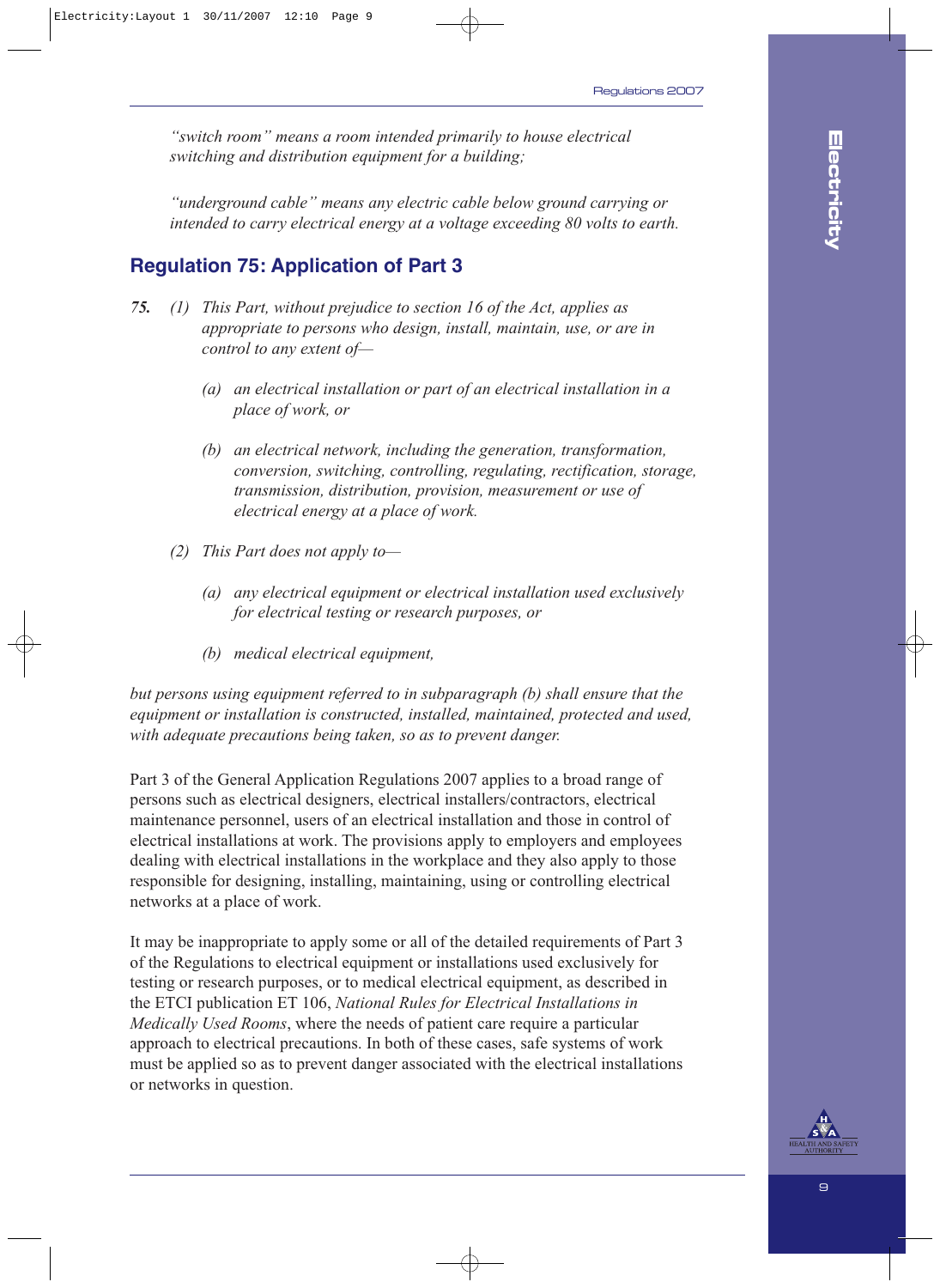### **Regulation 76: Suitability of electrical equipment and installations**

- *76. An employer shall ensure that—*
	- *(a) all electrical equipment and electrical installations are—*
		- *(i) designed,*
		- *(ii) constructed,*
		- *(iii) installed,*
		- *(iv) maintained,*
		- *(v) protected, and*
		- *(vi) used*

*so as to prevent danger, and*

*(b) all electrical equipment and electrical installations, including distribution boards, sockets, transformers and connections, are suitably protected from ingress of moisture or of particles and foreseeable impacts, as appropriate to the location, without prejudice to Regulation 77.*

#### **Design and construction**

The safety of electrical equipment and installations depends on:

- The design, selection and construction of equipment appropriate to the work environment in which it is to be used
- Proper co-ordination between individual items of equipment in an installation.

Consideration must be given to such factors as accessibility, the type of wiring system to be used (e.g. busbar trunking, cable ducting), possible harmful heating effects, the effects of vibration, the presence of water or dust etc. Materials used must be appropriate and ratings and capacities of all component parts must be adequate. The manner in which commissioning, testing and subsequent maintenance or other work may need to be carried out should be assessed at the design stage.

Sections 16 and 17 of the Act as well as the Safety, Health and Welfare at Work (Construction) Regulations 2006 place further duties on designers and those involved in the construction of electrical installations.

Further requirements for the design and erection of electrical installations are outlined in the ETCI National Rules for Electrical Installations.

#### **Installation**

Adherence to well-understood and established good installation practice is mandatory in carrying out installation work to ensure safety during the work activities and to ensure that the physical condition of the completed installation is adequate for its subsequent use.

#### **Maintenance**

Regular maintenance must be carried out to ensure the safety of electrical equipment or installations. The nature and frequency of maintenance should be adequate to prevent danger. Regular inspection of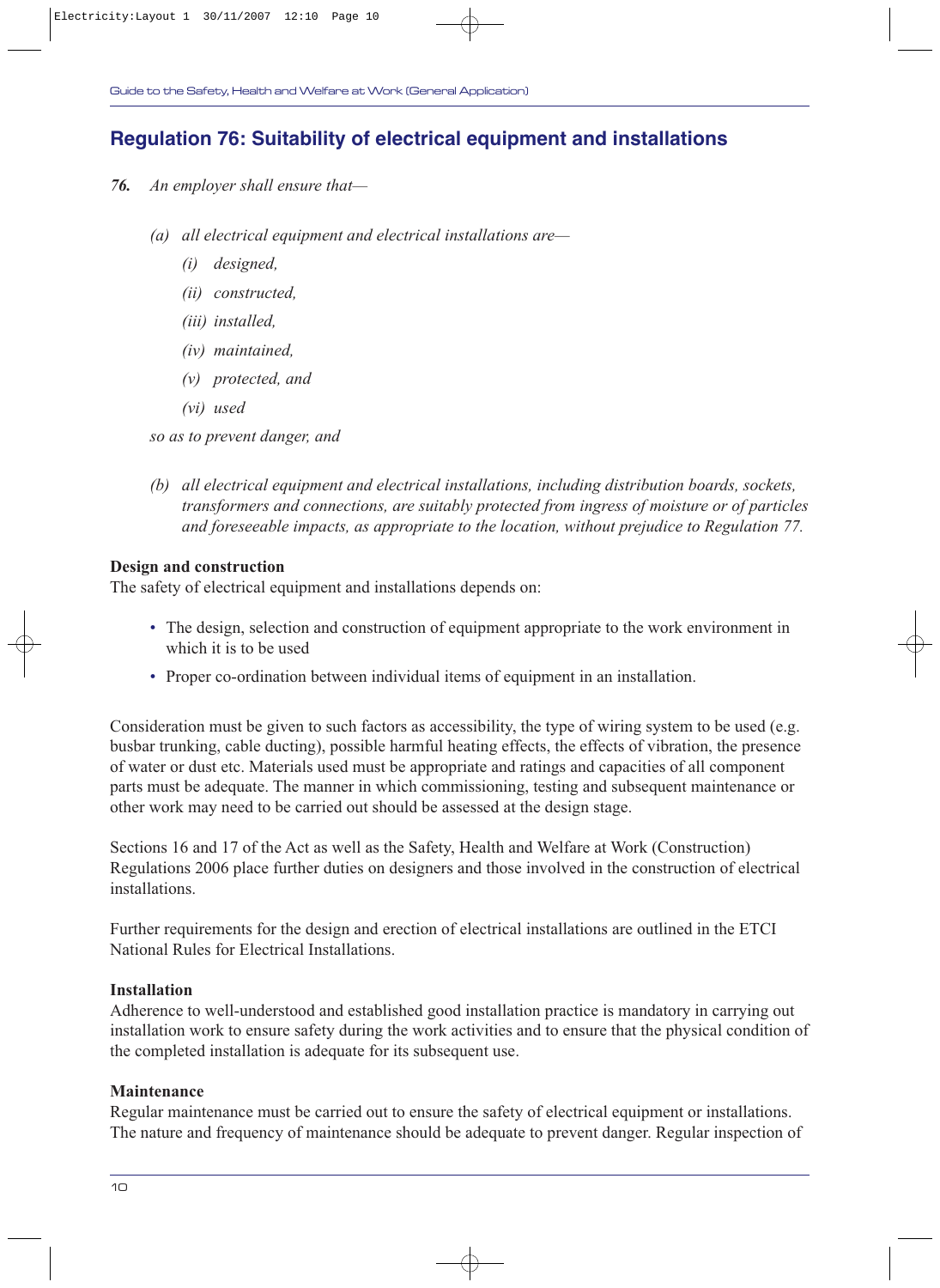equipment should be part of any preventive maintenance programme. Maintenance records, including the results of tests carried out during the working life of an electrical installation, will enable employers to monitor the effectiveness of maintenance procedures and policies. Regulation 89 deals in further detail with testing and inspection of electrical installations.

#### **Protection**

Protection may be achieved by insulation alone, but, depending on the environment of the installation, further physical protection may be necessary to ensure the continuing integrity of basic insulation, e.g. conduits, trunking, armouring or tough external sheathing on cables.

#### **Use**

Electrical equipment and installations must not be misused by users. There is a particular onus on an employer to ensure employees are supervised and trained to use electrical equipment in a safe way. For example, equipment designed for use in a dry environment should not be used in wet conditions.

### **Regulation 77: Adverse or hazardous environments**

- *77. An employer shall ensure that electrical equipment which may foreseeably be exposed to adverse or hazardous environments, including in particular—*
	- *(a) mechanical damage,*
	- *(b) the effects of weather, natural hazards, temperature or pressure,*
	- *(c) the effects of wet, dirty, dusty or corrosive conditions, and*
	- *(d) any flammable or potentially explosive atmosphere, including any mixture of air and a flammable substance in the form of gas, vapour, mist or dust,*

*is constructed, installed, maintained and modified or so protected as to prevent danger arising from the exposure.*

Electrical equipment must be suitable for the environment and conditions to which it will be exposed. In meeting this requirement, it is important to consider:

- Mechanical damage, including that from impact, stress, strain, abrasion, wear, vibration and hydraulic and pneumatic pressures
- Effects of the weather, including wind, ice, snow and lightning
- Effects of temperature and pressure
- Natural hazards, including flora, fauna and solar radiation
- Water and other liquids and their effects, including humidity, condensation, flooding, splashing, immersion, cleaning with liquids and hosing down

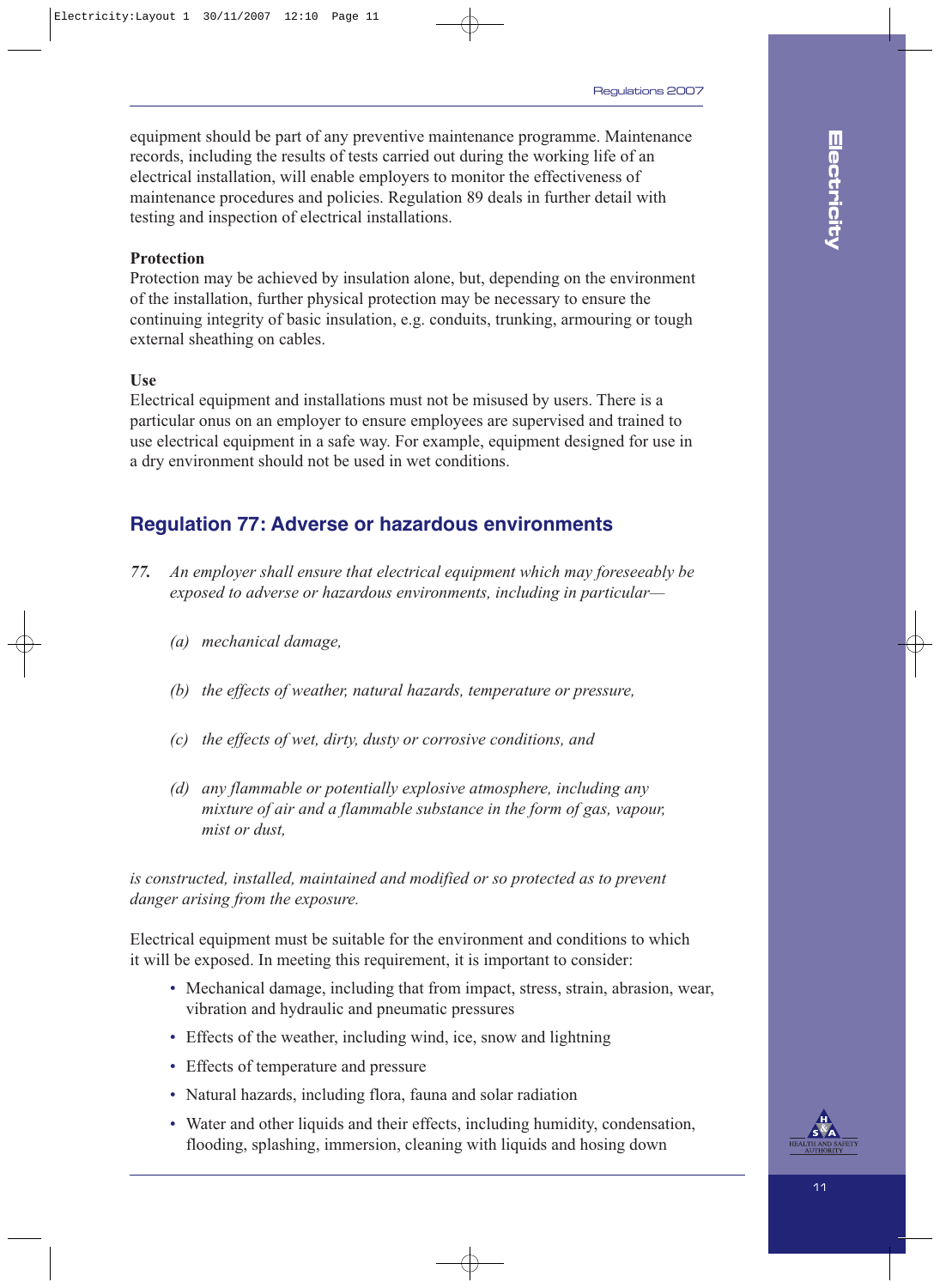- Dirty conditions giving rise to contamination from liquids or solids
- Exposure to corrosive substances
- Flammable and explosive substances and atmospheres.

#### **Potentially explosive atmospheres**

As regards the selection of electrical equipment for use in potentially explosive atmospheres, the provisions of the European Communities (Electrical Equipment for Use in Explosive Atmospheres) Regulations 1999 (S.I. No. 83 of 1999) and Part 8 of the Safety, Health and Welfare at Work (General Application) Regulations 2007 must be applied.

The selection of electrical equipment and the design and construction of electrical installations for use in potentially explosive atmospheres should ensure that the electrical equipment or installation selected does not provide a source of ignition to the surrounding potentially explosive atmosphere.

Existing installations complying with the recommendations of earlier standards should be acceptable for continuing service, subject to proper maintenance.

The design, selection, testing, maintenance and repair of equipment suitable for use in explosive atmospheres is a specialised field of work and should be undertaken only by those who have the necessary training and expertise. These activities should be undertaken in accordance with the following ETCI publications:

- *National Rules for Electrical Installations in Potentially Explosive Atmospheres*
- *Guide to the Selection of Electrical Apparatus for Use in Potentially Explosive Atmospheres*
- *A Recommended Maintenance & Inspection Routine for Electrical Installations in Potentially Explosive Atmospheres*.

Much electrical equipment generates heat or produces sparks and such equipment should not be placed where either the heat emitted or the occurrence of sparking is likely to lead to the ignition of any substance.

#### **Classification system of ingress protection (IP rating)**

When choosing electrical equipment for adverse environments, regard should be had to the IEC's Index of Protection (IP) rating system, which classifies the degree of protection provided by enclosures against the ingress of solid objects and moisture, and the protection afforded against contact with any live parts within the enclosure for all types of electrical equipment.

#### **Regulation 78: Identification and marking**

- *78. An employer shall ensure that—*
	- *(a) all electrical equipment is suitably identified where necessary to prevent danger,*
	- *(b) all electrical equipment, other than cables and overhead lines, displays the maker's name together with all ratings necessary to show that it is suitable for the purpose for which it is used, and*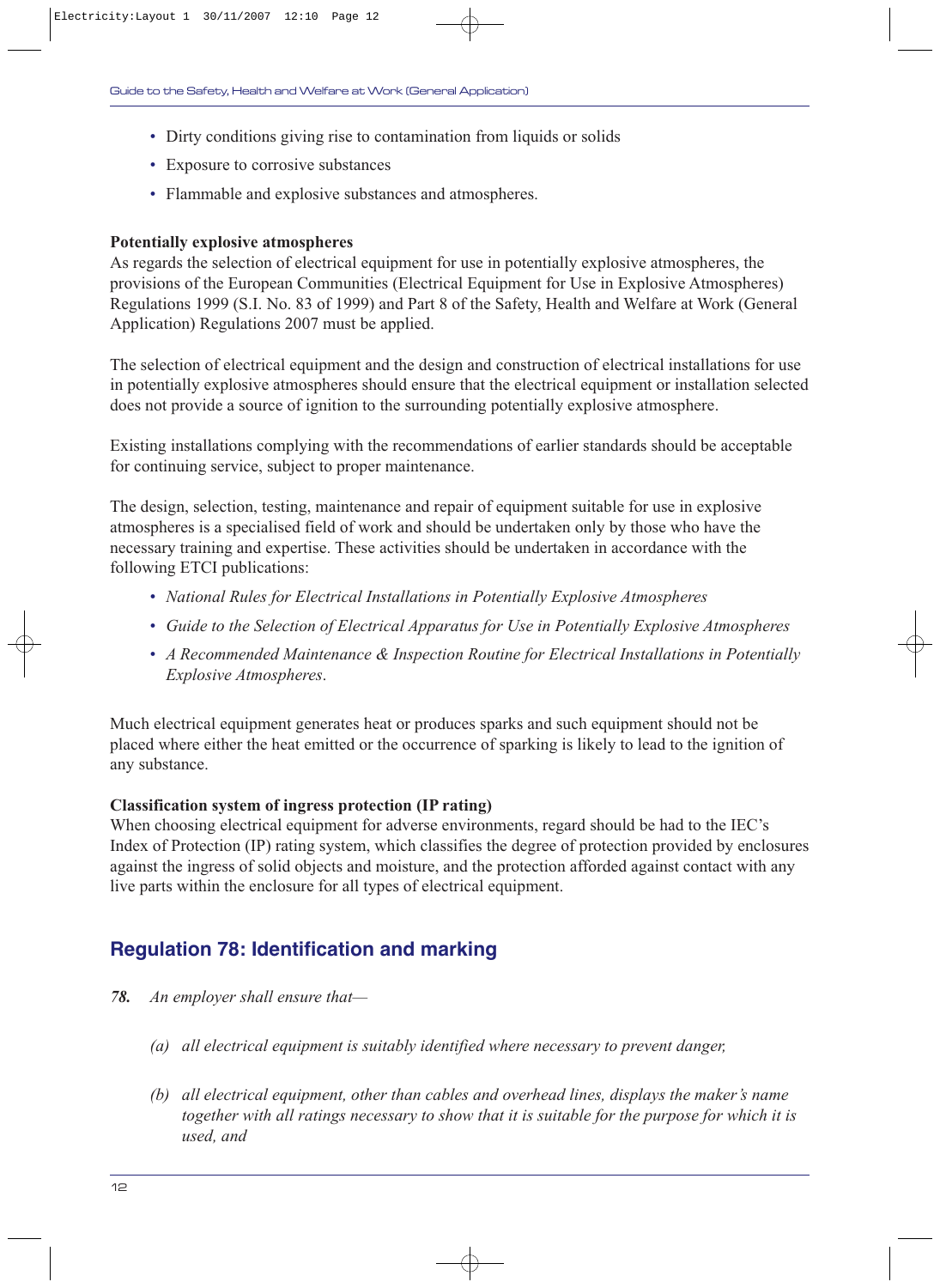*(c) all electrical circuits are suitably identified at their source to allow those circuits to be safely and securely de-energised and isolated.*

Regulation 78(a) requires the identification of electrical equipment, by way of labelling or otherwise, in order to prevent danger arising from confusion, mistaken identity or some other cause. Identification might indicate the purpose of switchgear or control gear. Wiring systems should be arranged or marked to ensure identification for inspection, testing or monitoring purposes. Identification of cables and wires can be facilitated by use of colour systems.

Regulation 78(b) requires that electrical equipment, other than cables, displays the maker's name together with details of those ratings which give essential information as regards safe installation and safe use of the equipment. These ratings might include voltage, current, power, frequency, IP ratings and surface temperature.

Regulation 78(c) is intended to assist in ensuring the proper identification of circuits to enable safe isolation or disconnection of these circuits for maintenance or other work. This means of identification should be of an indelible type that will not easily degrade with the passage of time. Irrespective of markings or other information provided, circuits should be checked for live conductors prior to the commencement of any work.

### **Regulation 79: Protection against electric shock in normal conditions**

- *79. An employer shall ensure that all live parts which may cause danger—*
	- *(a) are suitably covered with insulating material and so protected as to prevent danger, or*
	- *(b) are the subject of precautions taken to prevent danger, including, where appropriate, the live parts being suitably placed to prevent danger.*

Protection against electric shock in normal conditions (protection against direct contact) can be provided by insulation of live parts. Insulation is, in the majority of cases, the primary and necessary safeguard to prevent danger from electric shock either between live conductors or between a live conductor and earth. It will also prevent danger from fire and explosion arising from contact of conductors either with each other or with earth. Energy from low levels of voltage (and levels insufficient to create a shock risk) can ignite a flammable atmosphere. The quality and effectiveness of insulation therefore needs to be appropriate for the voltages applied to the conductors and the conditions of use.

The insulation should be protected, as necessary, so that danger may be prevented. Protection is primarily required to prevent mechanical damage to the insulation but it is also necessary to protect against the effects of exposure to adverse or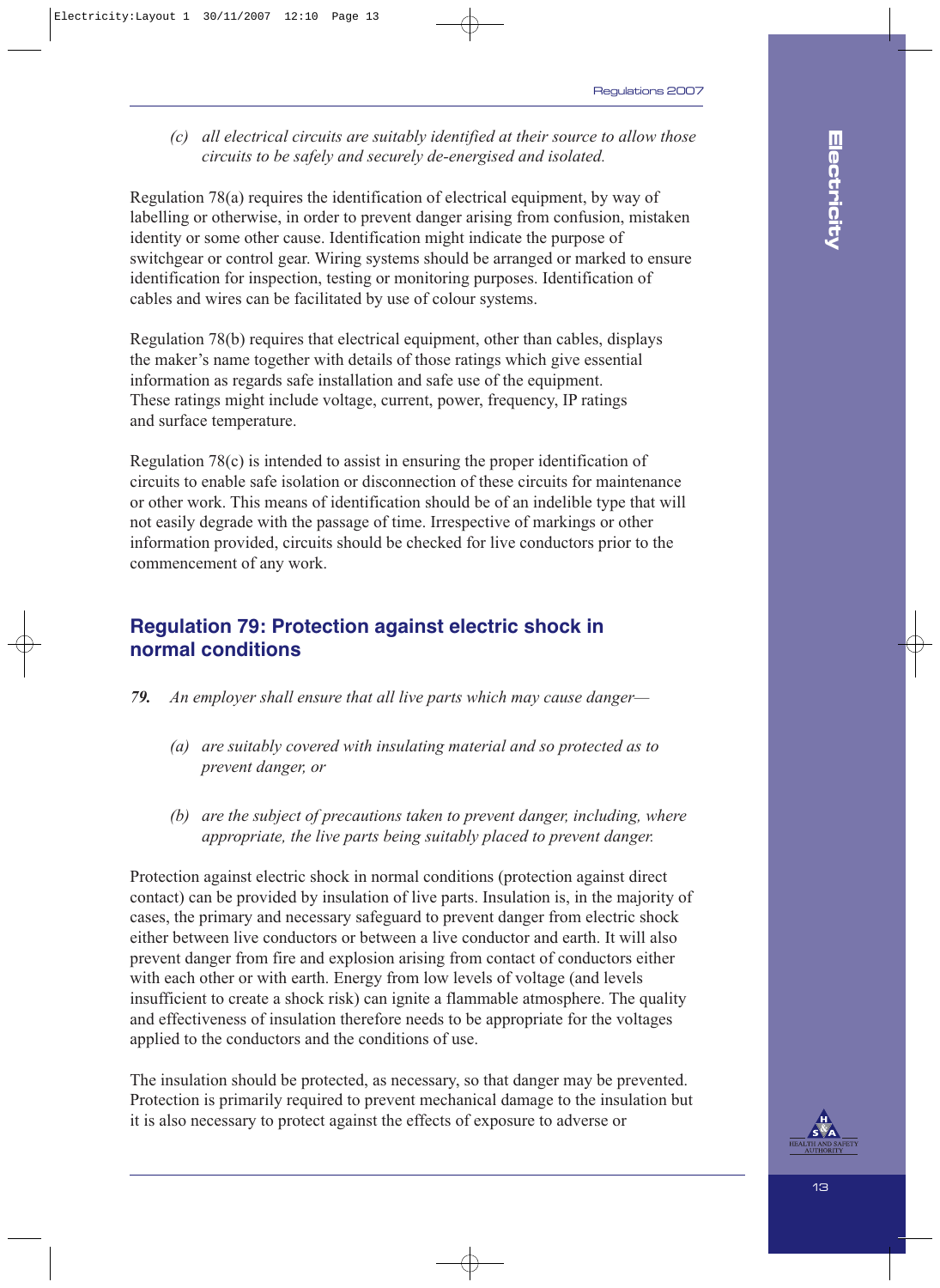hazardous environments as detailed under Regulation 77. Examples of such protection include the use of steel trunking and conduits or the use of steel wire armoured cables.

Precautions other than basic insulation may be used to protect against direct contact. These may include protection by barriers and enclosures or protection by ensuring that the live part is in an inaccessible position. When deciding whether it is accessible or not, non-routine activities such as maintenance and cleaning must be considered.

Strictly controlled working practices reinforced by written instructions, training, warning notices and restricted access may also be appropriate depending on the level of risk involved.

Un-insulated conductors may be used in power distribution, for overhead travelling cranes, in electrified railways and so forth, but protective barriers etc. must be provided where there is any likelihood of contact by persons.

### **Regulation 80: Protection against electric shock in fault conditions** as amended by the Safety, Health and Welfare at Work (General Application) (Amendment) Regulations 2007 (S.I. No. 732 of 2007)

- *80. An employer shall ensure that—*
	- *(a) precautions are taken, either by—*
		- *(i) earthing and automatic disconnection of the supply of electricity, or*
		- *(ii) other suitable means,*

*to prevent danger arising where any exposed conductive part may become live, and*

- *(b) all electrical circuits supplying—*
	- *(i) electric water heating devices,*
	- *(ii) electrically heated showers, and*
	- *(iii) pumps for electrically operated showers,*

*which are located in zone (1), as defined by the Electro-Technical Council of Ireland "National Rules for Electrical Installations", of rooms in a place of work containing a bath or shower basin, are protected by a residual current device having a tripping current not exceeding 30 milliamperes operating within such period of time so as to provide the necessary protection to prevent danger to any person coming into direct or indirect contact with any live part of the circuit.*

(as amended by the Safety, Health and Welfare at Work (General Application) (Amendment) Regulations 2007)

Precautions have to be taken to prevent electric shock where conductive parts which can be touched, such as outer metallic casings, can become live under fault conditions (protection against indirect contact). These precautions include:

• Earthing and automatic disconnection of supply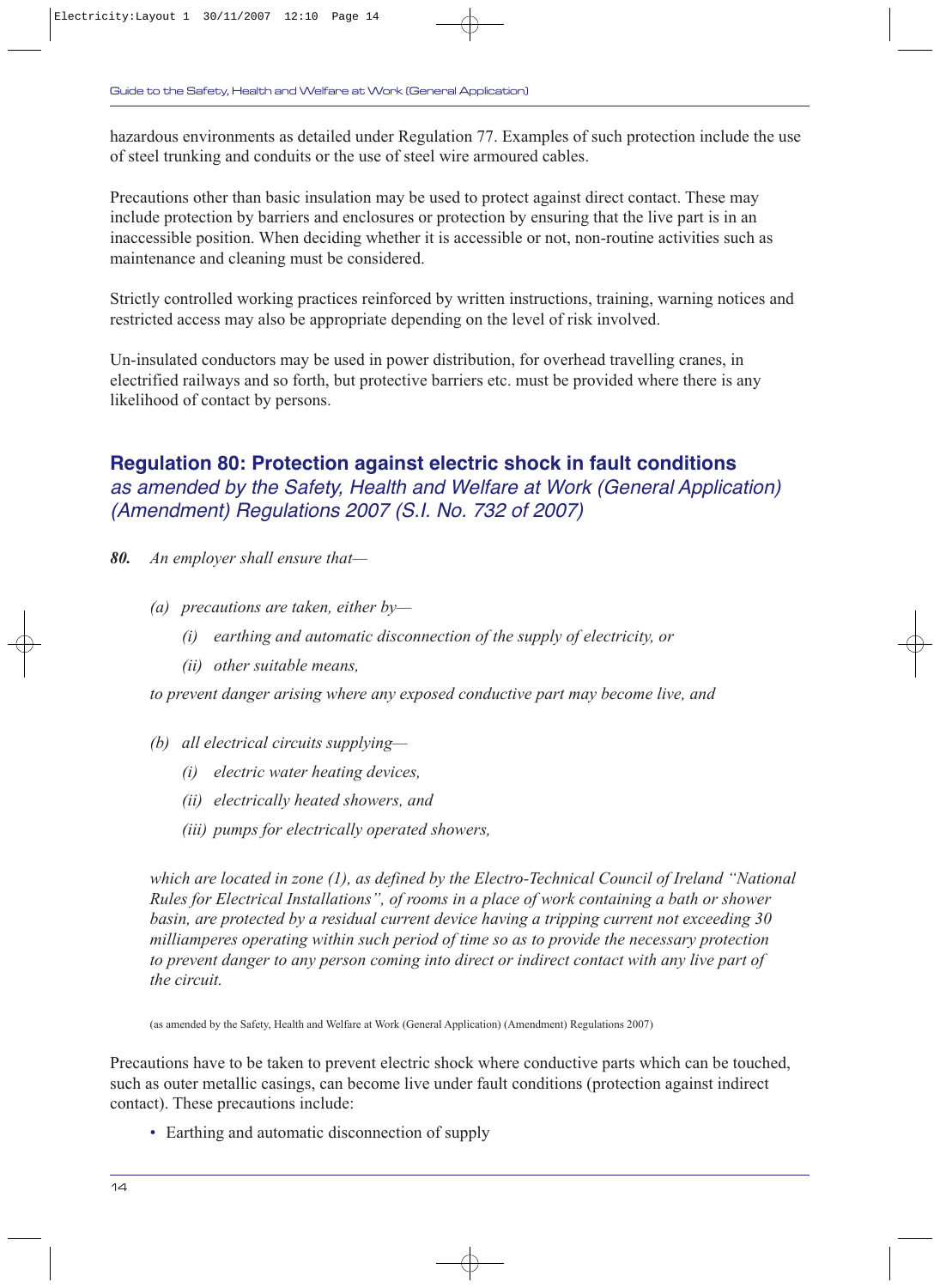- Double insulation
- Connection to a common voltage reference point
- Equipotential bonding
- Use of safe voltages
- Non-conducting locations
- Current/energy limitation
- Electrical separation (isolated circuits)
- Use of residual current devices.

Regulation 80(b) requires that electric water-heating devices, electrically heated showers and pumps for electrically operated showers located in areas of rooms (Zone 1) containing a bath or shower basin in a place of work are protected by a residual current device. For details on the extent of a Zone 1 area, reference should be made to ETCI document ET 101, *National Rules for Electrical Installations –* Locations Containing a Bath or Shower Basin.

### **Regulation 81: Portable equipment**

as amended by the Safety, Health and Welfare at Work (General Application) (Amendment) Regulations 2007 (S.I. No. 732 of 2007)

- *81. (1) An employer shall ensure that—*
	- *(a) a circuit supplying portable equipment or a socket outlet intended to supply portable equipment, including any circuit supplied by an electrical generator, and in which is used alternating current at a voltage—*
		- *(i) exceeding 125 volts, and*
		- *(ii) not exceeding 1,000 volts,*

*is protected by one or more residual current devices having a tripping current not exceeding 30 milliamperes operating within such period of time so as to provide the necessary protection to prevent danger to any person coming into direct or indirect contact with any live part of the circuit,*

- *(b) portable equipment is maintained in a manner fit for safe use, and*
- *(c) portable equipment which is—*
	- *(i) exposed to conditions causing deterioration liable to result in danger, and*
	- *(ii) supplied at a voltage exceeding 125 volts alternating current, is—*
		- *(I) visually checked by the user before use, and*

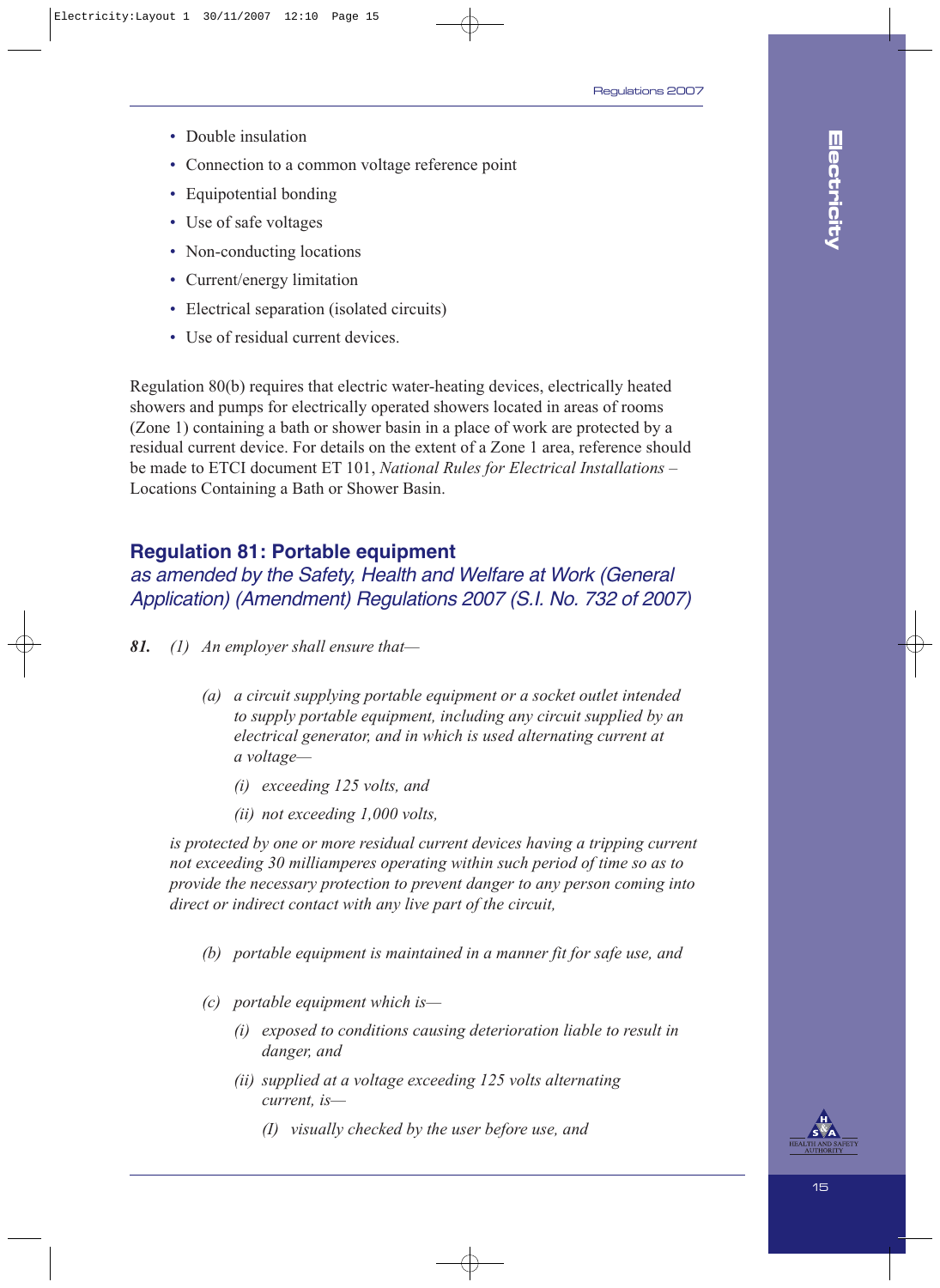- *(II) periodically inspected by a competent person, appropriate to the nature, location and use of the equipment.*
- *(2) An employer shall ensure, where appropriate, that a competent person—*
	- *(a) tests any portable equipment described in paragraph (1)(c)(i) and (ii), and*
	- *(b) certifies whether or not the portable equipment (including any cables and plugs) was, on the day of test, as far as could reasonably be ascertained, safe and without risk to persons coming into direct or indirect contact with any live part of the equipment.*
- *(3) If the certificate of the competent person referred to in paragraph (2) indicates that the portable equipment tested was not, on the day of the test, safe and without risk, as described in that paragraph, the employer shall ensure that the equipment is not used until it is made safe and certified as such in compliance with paragraph (2).*
- *(4) An employer shall ensure that—*
	- *(a) portable equipment, other than portable transformers and portable generators, supplied at a voltage exceeding 125 volts alternating current is not used in—*
		- *(i) construction work,*
		- *(ii) external quarrying activities, or*
		- *(iii) damp or confined locations,*

*unless its rating exceeds 2 kilovolt amperes,*

- *(b) portable hand lamps supplied at a voltage exceeding 25 volts alternating current or 50 volts direct current are not used in—*
	- *(i) construction work,*
	- *(ii) external quarrying activities, or*
	- *(iii) damp or confined locations, and*
- *(c) where a transformer or engine-driven generator is used to supply electricity to portable equipment at a voltage greater than 25 volts, but not exceeding 125 volts, alternating current, the neutral (star) point of the secondary windings of three-phase transformers and generators, or the midpoint of the secondary windings of single-phase transformers and generators, shall be connected to earth and in the case of transformers these shall be of the double wound isolating type.*

(as amended by the Safety, Health and Welfare at Work (General Application) (Amendment) Regulations 2007)

Portable equipment supplied at a voltage exceeding 125 volts AC and not exceeding 1000 volts AC must be protected by a residual current device (RCD), also known as an earth leakage circuit breaker (ELCB) or a residual current circuit breaker (RCCB). Many accidents have been caused by the metal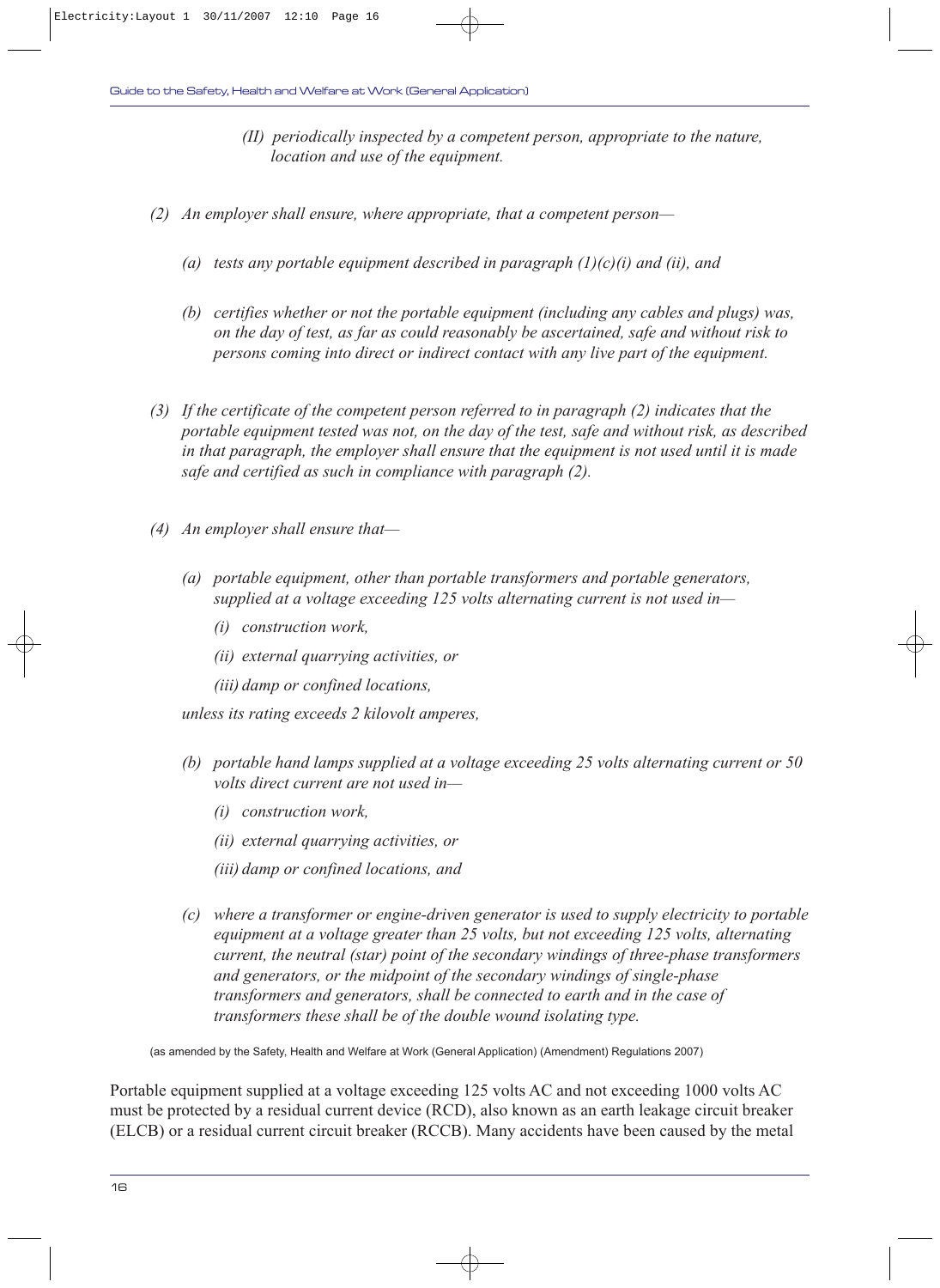casing of portable or transportable equipment becoming live or the equipment cable being damaged by wear and tear etc. Danger is reduced by the use of an RCD designed to operate at leakage currents not exceeding 30 milliamperes (mA).

Correctly functioning RCDs are key to minimising risk and preventing shock or electrocution. An RCD must be tested by regular operation of the test trip button, as stipulated by the device manufacturer. This would ensure that the RCD would be less likely to fail to operate when needed as any "stiction" difficulties (electromechanical protective devices that are exposed to any moisture and dust are likely to stick if not operated periodically) would be overcome.

While the push-to-test routine should ensure that the RCD will operate when required, it should also be functionally tested by a competent person periodically to ensure that it operates for the rated leakage current (e.g. at 30 mA) and within the time permitted (e.g. < 0.3 seconds). Such testing should form part of the periodic installation tests as outlined in Regulation 89(b).

Portable transformers supplied at a voltage exceeding 125 volts AC come within the application of Regulation 81(1) and a maximum cable length of two metres should be used on the high voltage or supply side. Where an extension lead is required, this should be used on the low voltage or secondary side of the transformer and it should be suitable for the environment in which it is used.

Guidance on the selection of RCDs is available from the ETCI.

#### **Inspection and maintenance**

Portable equipment, by its nature, is more susceptible to damage than fixed electrical equipment. It is also more likely to be used in different environments and is often directly in contact with the user. For these reasons it is important that portable electrical equipment is maintained so as to be safe.

To make sure that it continues to be safe to use, employers must ensure that portable equipment which is exposed to conditions likely to cause deterioration and consequent danger, and is supplied at a voltage in excess of 125 volts AC, undergoes a visual check by the user and is periodically inspected by a person competent to establish the ongoing safety of the electrical equipment. The nature and frequency of these inspections will vary dependent on the use and location of the equipment.

In addition to these periodic inspections, where the portable equipment is subject to conditions causing deterioration and is supplied at a voltage exceeding 125 volts AC, then the portable equipment and associated leads and plug tops must be tested and certified as being safe by a person competent to carry out such tests. If the certificate issued indicates that the equipment is not safe, then this equipment must not be used until it has been made safe and has been certified as such.

A system of visual inspection is necessary in order for an employer to ensure that safe equipment is being provided for use. The frequency of inspections should be related to the likelihood of equipment damage. Where required by manufacturers or where it is subject to heavy wear and tear, equipment will need to be tested.

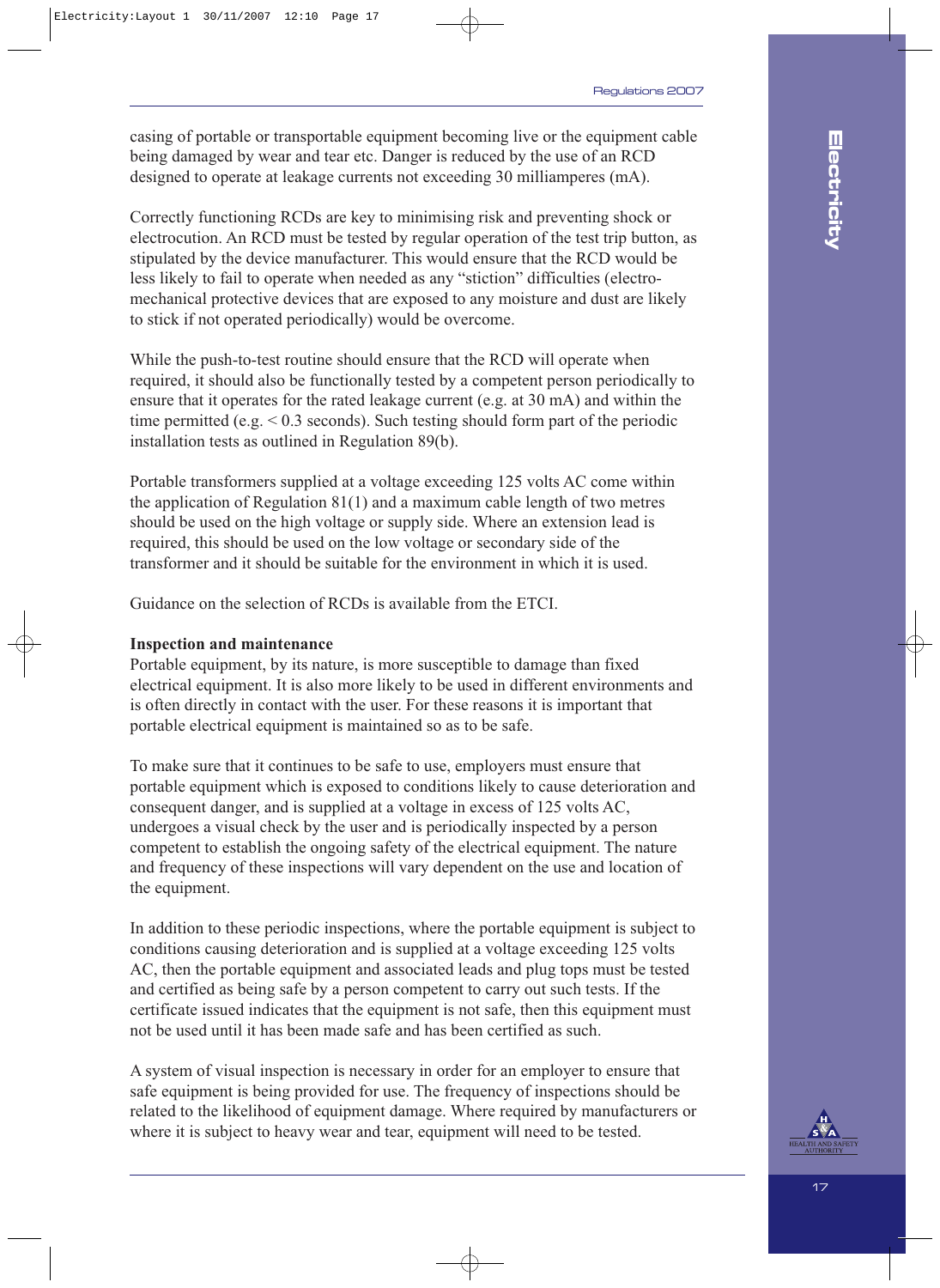Employees should visually check portable electrically operated equipment before they use it. They should visually check for:

- Obvious damage on the equipment enclosures and insulation
- Obvious damage to the cable or lead supplying the equipment or evidence of any temporary repairs such as taped connections
- Loose connections or loose cabling
- Damage to the plug tops or sockets being used
- Scorch or burn marks on the equipment, leads or plug tops.

Employees discovering a defect in portable equipment during these checks should not use the equipment and should report the defect to their supervisor. Employees should be instructed in the carrying out of these checks.

It is anticipated that equipment located in environments where it is safe from accidental damage or environmental degradation and that is rarely moved should not need to be tested unless a risk assessment shows otherwise.

Care should be exercised in the use of second-hand equipment where history of its previous use is not known.

Portable electrical equipment supplied at a voltage less than 125 volts AC, such as the majority of electrical equipment used during construction activities, is not specifically included in Regulations  $81(1)(c)$ ,  $81(2)$  and  $81(3)$  but must be maintained in a manner fit for safe use (Regulation  $81(1)(b)$ ) and should be subject to an appropriate inspection regime by employers to ensure that this is the case.

These obligations are closely related to more general provisions for inspection of work equipment contained in Regulation 30 of the General Application Regulations 2007, which requires periodic inspections and testing of work equipment that is exposed to conditions causing deterioration liable to result in a danger to safety or health.

#### **Reduced low voltage**

Reduced low voltage supply (not exceeding 125 volts AC) is required for portable equipment used in areas with increased risks of dangerous shock currents. These include temporary work locations such as construction sites, external work in quarry locations and work in damp or confined locations. Because of the power limitations imposed by lower supply voltages, there is an exception to this requirement for portable equipment with a power rating in excess of 2 kilovolt amperes (approximately 2 kilowatt). In this instance greater supply voltages can be utilised provided the cabling is protected from mechanical damage and the circuit is protected by a residual current device.

This requirement does not apply to portable transformers or generators. Transformers supplying electricity at reduced low voltage (Regulation 81(4)(c)) must be of a double wound isolating type. Transformers and generators must have the star point (three phase) or midpoint (single phase) on the secondary windings (low/output voltage side) connected to earth. These earthing arrangements reduce the potential level of shock and the possibility of electrocution.

If switching and overcurrent protection is provided, double pole switches and fusing in both (live) poles of the supply are required where the supply is from a centre tap to earth source.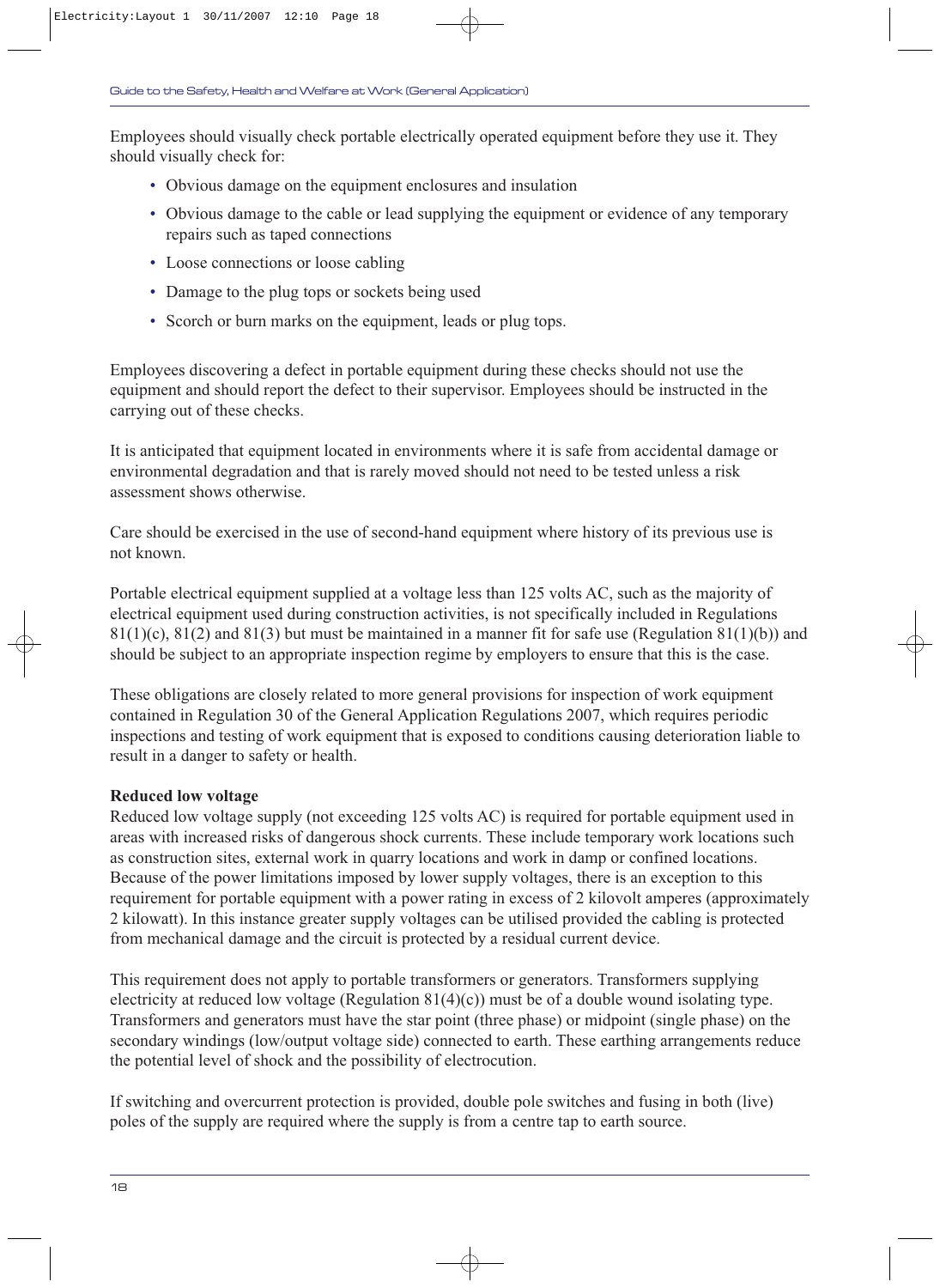Portable hand-lamps, that is electric lamps for inspection purposes and suitable for carrying in the hand, used in construction work, external workplaces, quarries or damp or confined locations must be supplied at a voltage not exceeding 25 volts AC or 50 volts DC. Hand-lamp bulbs are particularly prone to breakage with consequent exposure of live elements.

### **Regulation 82: Connections and cables**

- *82. An employer shall ensure that—*
	- *(a) an electrical joint and connection is of adequate construction as regards conductance, insulation, mechanical strength and protection so as to prevent danger,*
	- *(b) where a cable is used in construction work or in external quarrying operations, it is appropriately protected and insulated for the voltage of the cable to prevent danger, and*
	- *(c) a cable for portable equipment—*
		- *(i) is connected to the equipment and to the system either by efficient permanent joints or by a properly constructed connector, and*
		- *(ii) is arranged so that tension in the cable cannot be transmitted through the conductors to the terminals at either end of the cable.*

All connections in circuit and protective conductors, including connections to terminals, plugs and sockets and any other means of joining or connecting conductors, must be adequate for the purposes for which they are used. This applies equally to temporary and permanent connections. The insulation and conductance of the connections must be suitable, having regard to the conditions of use, including likely fault conditions.

The mechanical protection and strength must be such as to ensure the integrity of the insulation and conductance under all conditions of use including likely fault conditions. Joints and connections in protective conductors must be of sufficient strength and conductance to allow for the passage of fault currents.

Cabling used in construction work or in external workplaces in quarries must be provided with adequate insulation and mechanical protection (such as armouring) bearing in mind the voltage used.

Cables connecting to items of portable equipment should, in addition to being fixed at the terminals, be fixed to prevent putting undue strain directly on the terminals (e.g. the use of secured cord grips). This provision is necessary to deal with the most common failure in plug–cable connections

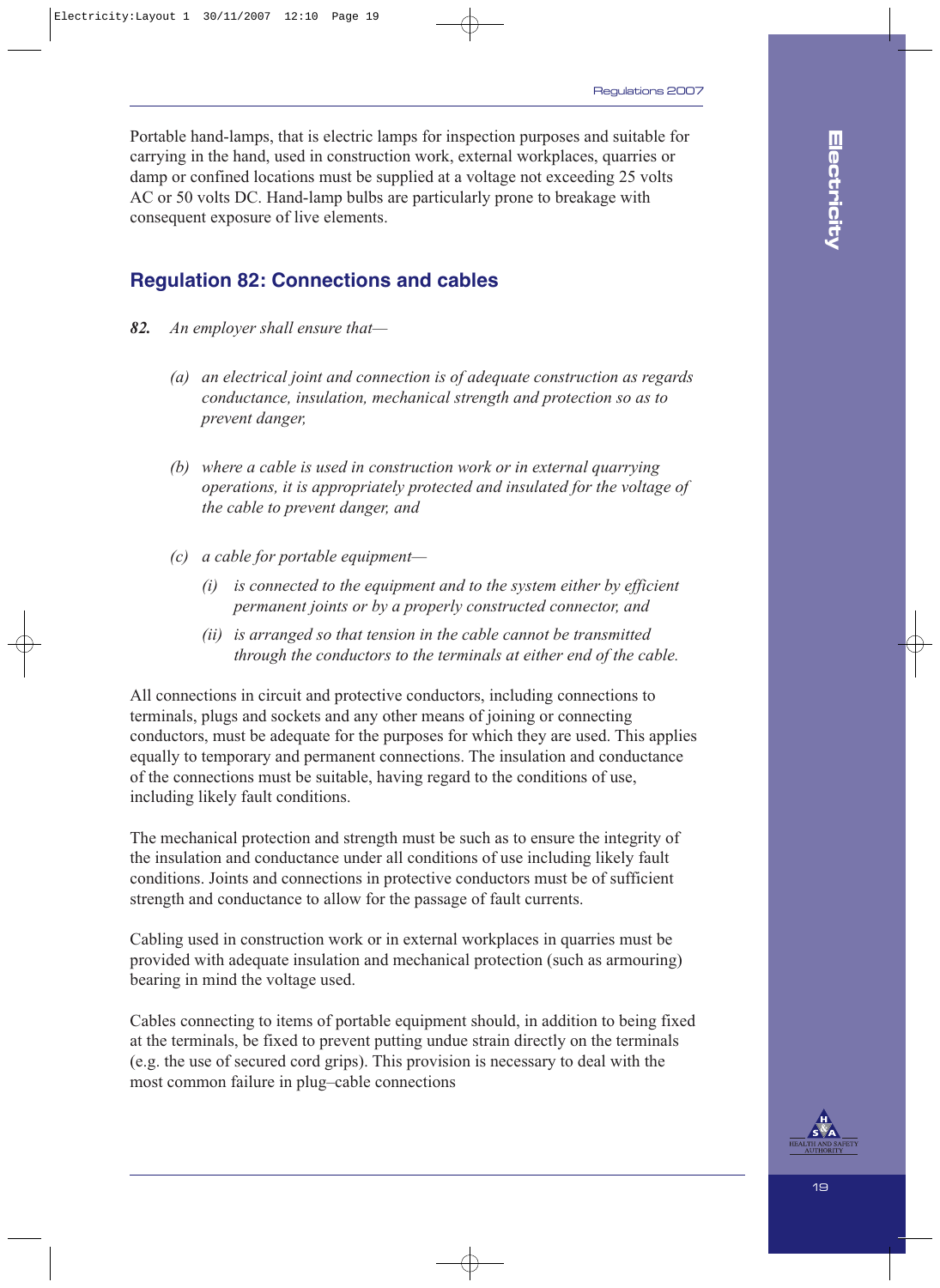### **Regulation 83: Overcurrent protection**

#### *83. An employer shall ensure that effective means suitably located are provided to protect all electrical equipment and electrical installations from overcurrent so as to prevent danger.*

Live conductors must be protected by one or more devices which automatically disconnect the supply of electricity in the event of overcurrent, where such overcurrent is of a magnitude or duration which could give rise to danger or could damage the electrical equipment or installation. Destructive arcing and heating should be minimised. Protection against overcurrent consists of protection against overload and protection against short circuit currents, and may be provided by fuses, circuit breakers or other protective devices.

In selecting the means of overcurrent protection, the following factors must be considered:

- Nature of the circuits and the type of equipment or installation to be protected
- Maximum potential short circuit (fault) current with which the protective device may have to cope
- Nature of the environment
- Whether the system is earthed or not.

### **Regulation 84: Auxiliary generator and battery supply**

- *84. An employer shall ensure that—*
	- *(a) appropriate precautions are taken to prevent danger—*
		- *(i) when operating, installing, maintaining, transporting or storing auxiliary power supply batteries or auxiliary generators, and*
		- *(ii) to persons who install, maintain or use an electrical installation where auxiliary batteries or generators have been fitted or are intended to be fitted, and*
	- *(b) where auxiliary batteries or generators have been fitted or are intended to be fitted, appropriate precautions are taken to prevent danger to persons working on the external electrical network supplying an electrical installation.*

Generators and/or battery standby supplies are used in a broad range of workplaces to ensure continuation of supply in the event of loss of supply from the utility provider. Auxiliary battery supply is also used to ensure integrity of supply to critical equipment such as information technology equipment, fire safety critical systems etc.

The design, installation, maintenance, transportation and storage of such systems have safety implications and must be carried out so as to prevent danger. The design and installation of changeover mechanisms from the normal to the auxiliary supplies must be carried out in a way that prevents danger. These mechanisms must be put in place in such a way as to prevent danger to persons working on external networks supplying the electrical installation. For detailed guidance on the use of low voltage generators in the workplace, reference should be made to the ETCI's *Code of Practice for the Selection and Installation of Low Voltage Generators*.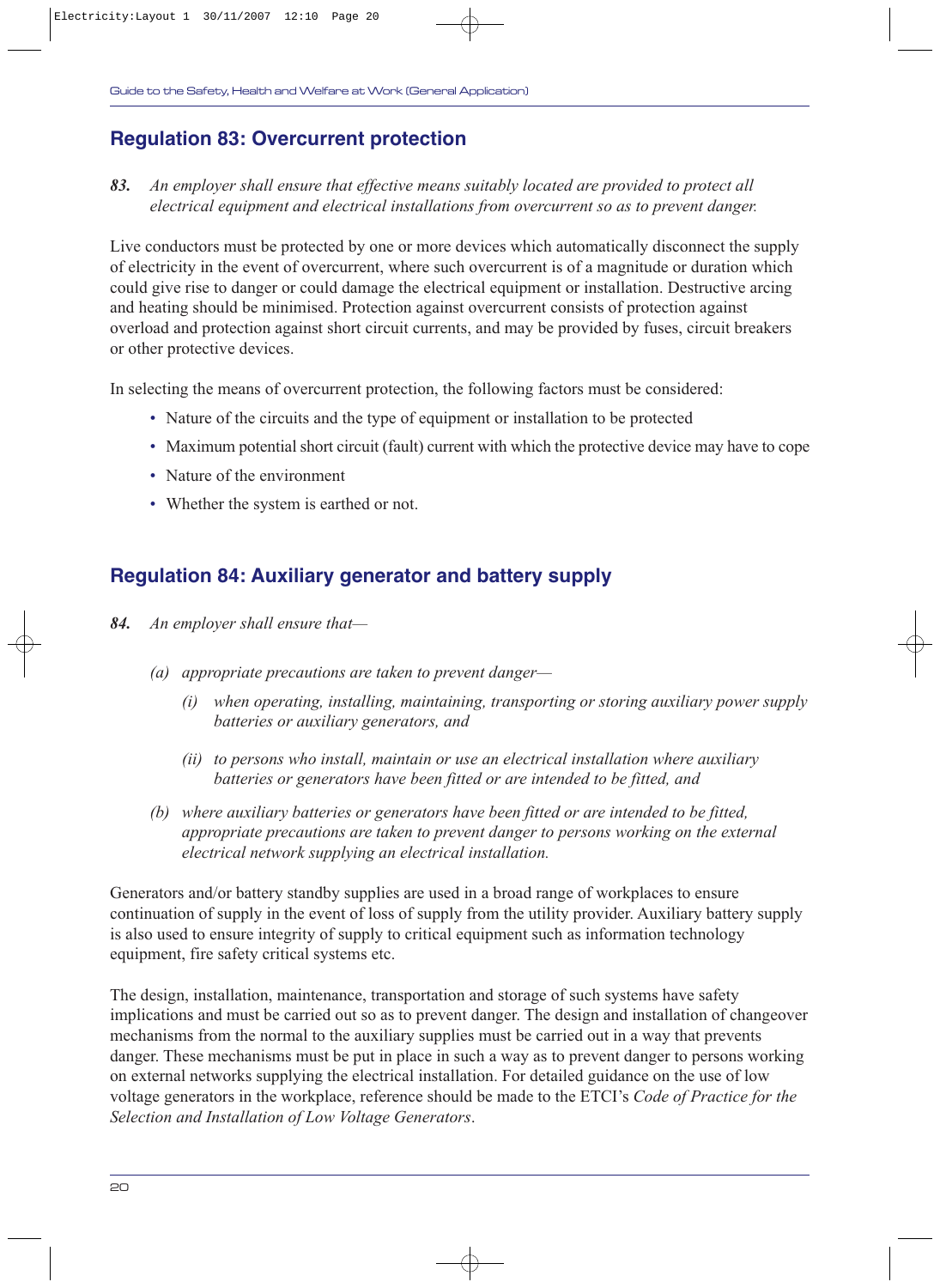### **Regulation 85: Switching and isolation for work on equipment made dead**

- *85. (1) An employer shall ensure that—*
	- *(a) subject to paragraph (2), where necessary to prevent danger, suitable means (including, where appropriate, methods of identifying circuits) are available to switch off the supply of electricity to any electrical equipment and to isolate any electrical equipment,*
	- *(b) every switch, circuit breaker or other control device provided under subparagraph (a) is, where necessary to prevent danger,*
		- *(i) clearly marked to indicate the "ON" and "OFF" positions, unless these are otherwise self-evident, and*
		- *(ii) readily accessible for authorised persons and in a suitable and adequately lit location, and*
	- *(c) adequate precautions are taken to prevent the operation of any switch while carrying current where that switch is not capable of safely interrupting normal load current.*
	- *(2) Paragraph (1) does not apply to electrical equipment which is itself a source of electrical energy, provided that adequate precautions are taken to prevent danger.*

Suitable means must be provided by which the electricity supply to any piece of equipment can be switched off. Switching can be, for example, by direct manual operation such as physically operating a switch or isolator or by indirect operation via "stop" buttons in the control circuits of contactors or circuit breakers.

"Switch off" the supply as outlined in Regulation  $85(1)(a)$  requires means to be provided whereby the supply of electrical energy can be switched off. "Isolate", as outlined in this Regulation, requires that there will be available suitable means, through isolation, of ensuring that the supply will remain switched off and that inadvertent reconnection will be prevented as necessary. This provision, together with safe working practices, will enable work to be carried out on or near electrical equipment which is dead, without risk of it becoming live during the course of that work (see Regulation 86(c)).

Switches, circuit breakers and other control devices provided in accordance with Regulation 85 must, where necessary to prevent danger:

- Clearly indicate whether the circuits they control are switched ON or OFF
- Be readily accessible for operation by authorised persons.

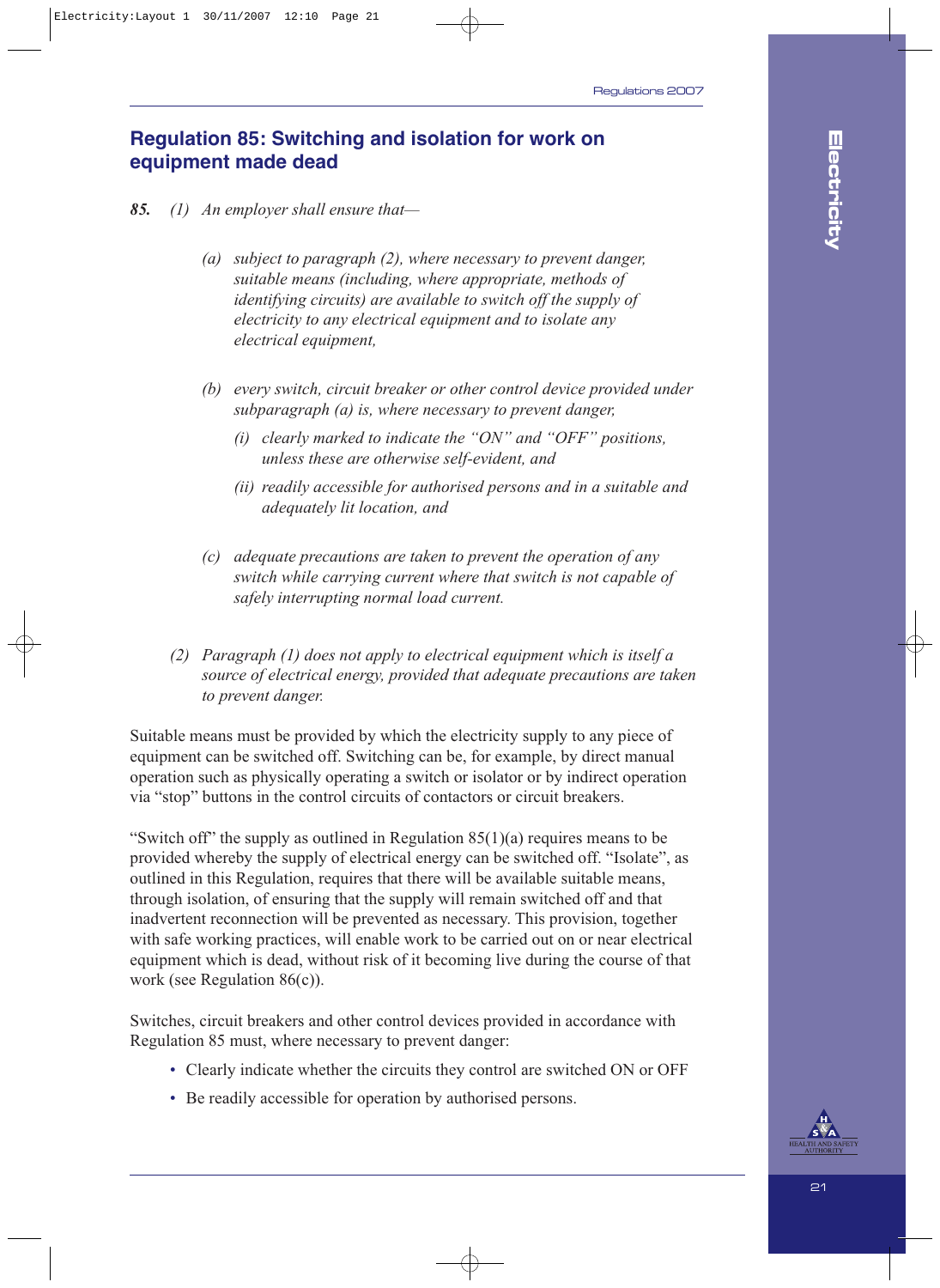They must be suitably located and lighting must be adequate to ensure correct identification of each switch and its ON/OFF status. Suitability of location would depend on the nature of the risks, the availability of persons authorised to operate the means of switching or isolation and the speed at which an operation may be necessary to prevent danger. Access to switches etc. must be kept free from obstruction.

Danger can arise if an attempt is made to interrupt current by operating a switching device that is not capable of safely interrupting normal load current. Danger may arise from continued arcing in the switch after operation, from heat generated, from disintegration of insulation and from fire or explosion.

Precautions may be taken either by interlocking non-load break switches with switches or circuit breakers that are capable of interrupting load current or by the provision of formal systems of work that are so planned, organised, performed and maintained as to prevent danger.

It may be impracticable to switch off or isolate equipment such as large capacitors, generator windings or accumulator terminals, which constitute an integral part of a source of electricity. However, adequate precautions such as are required under these Regulations for work on electrical equipment (see Regulation 86) must be taken to minimise risk.

### **Regulation 86: Precautions for work on electrical equipment**

- *86. (1) An employer shall ensure that—*
	- *(a) work activity, including the operation, use and maintenance of electrical equipment or electrical installations, is carried out in a manner that prevents danger,*
	- *(b) before work is carried out on live electrical equipment the equipment is, where appropriate, made dead so as to prevent danger,*
	- *(c) adequate precautions are taken to prevent danger arising from—*
		- *(i) electrical equipment which has been made dead becoming live while work is carried out on or near that equipment, and*
		- *(ii) any electrical equipment inadvertently becoming live,*
	- *(d) where it is necessary for work to be carried out on or near any live part, other than one suitably covered with insulating material so as to prevent danger, of electrical equipment, a person is not engaged in work activity unless—*
		- *(i) it is unreasonable in the circumstances for it to be dead,*
		- *(ii) it is reasonable in the circumstances for such person to be at work on or near it while it is live, and*
		- *(iii) suitable precautions are taken to prevent danger, including, where necessary, the provision of protective equipment.*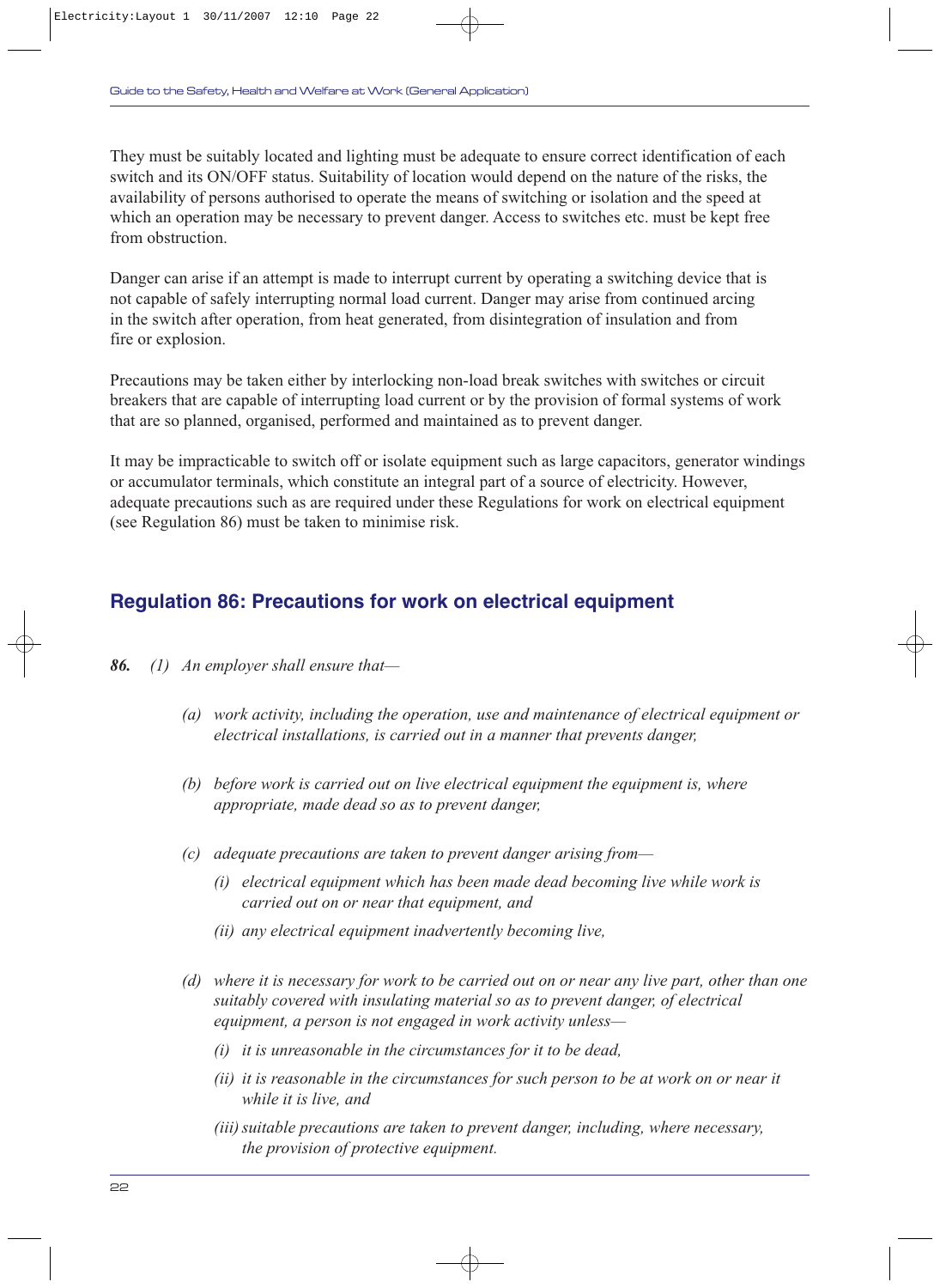- *(2) An employer shall ensure that any equipment provided under this Part for the purpose of protecting employees, or others to whom the relevant statutory provisions apply, near electrical equipment is—*
	- *(a) suitable for the use for which it is provided,*
	- *(b) maintained in a condition suitable for that use, and*
	- *(c) properly used.*

Where electrical equipment has been made dead to facilitate maintenance or other work, whether electrical or non-electrical, to be carried out safely, adequate precautions must be taken to prevent the equipment becoming live if this will give rise to danger. Means for isolating electrical equipment provided in accordance with Regulation 85(1)(a) will facilitate compliance with this requirement. An isolator-locking device must be used. Where work must be done on or near conductors which have been isolated, the conductors should be proved dead by testing with a suitable monitoring device at the work location before work commences. Where necessary, suitable means must be provided for the discharge of stored electrical energy.

Written instructions setting out safety isolation procedures including "permits to work" may be required to ensure a safe system of work. This is particularly so where high voltage circuits are involved.

Where work is to be carried out on high voltage electrical equipment in its normal operating position, the circuit should first be earthed.

Adequate precautions must be taken to prevent danger arising where electrical equipment inadvertently becomes live. Labelling or marking will help prevent inadvertent connection. Danger may also arise from the mechanical movement of electrically driven equipment where a loss of electricity supply has caused plant or machinery to come to a halt and where subsequent restoration of supply automatically sets it in motion again. Under-voltage protective devices can be used to prevent such occurrences and also to prevent danger arising from voltage drops.

Work activities of any sort, whether directly or indirectly associated with the operation, use or maintenance of an electrical system, must be carried out in a way that does not give rise to danger. In the case of work of an electrical nature, except in exceptional circumstances (see Regulation  $86(1)(d)$ ), the live parts should be made dead before work starts. In such cases it is essential that the equipment be isolated and the live parts proved dead at the point of work, before the work starts. Where a test instrument or voltage indicator is used for this purpose, this device should itself be proved, preferably immediately before and immediately after testing the electrical equipment or installation.

It is important to use safe systems of work incorporating safety isolation procedures in making dead electrical equipment upon which work is to be carried out.

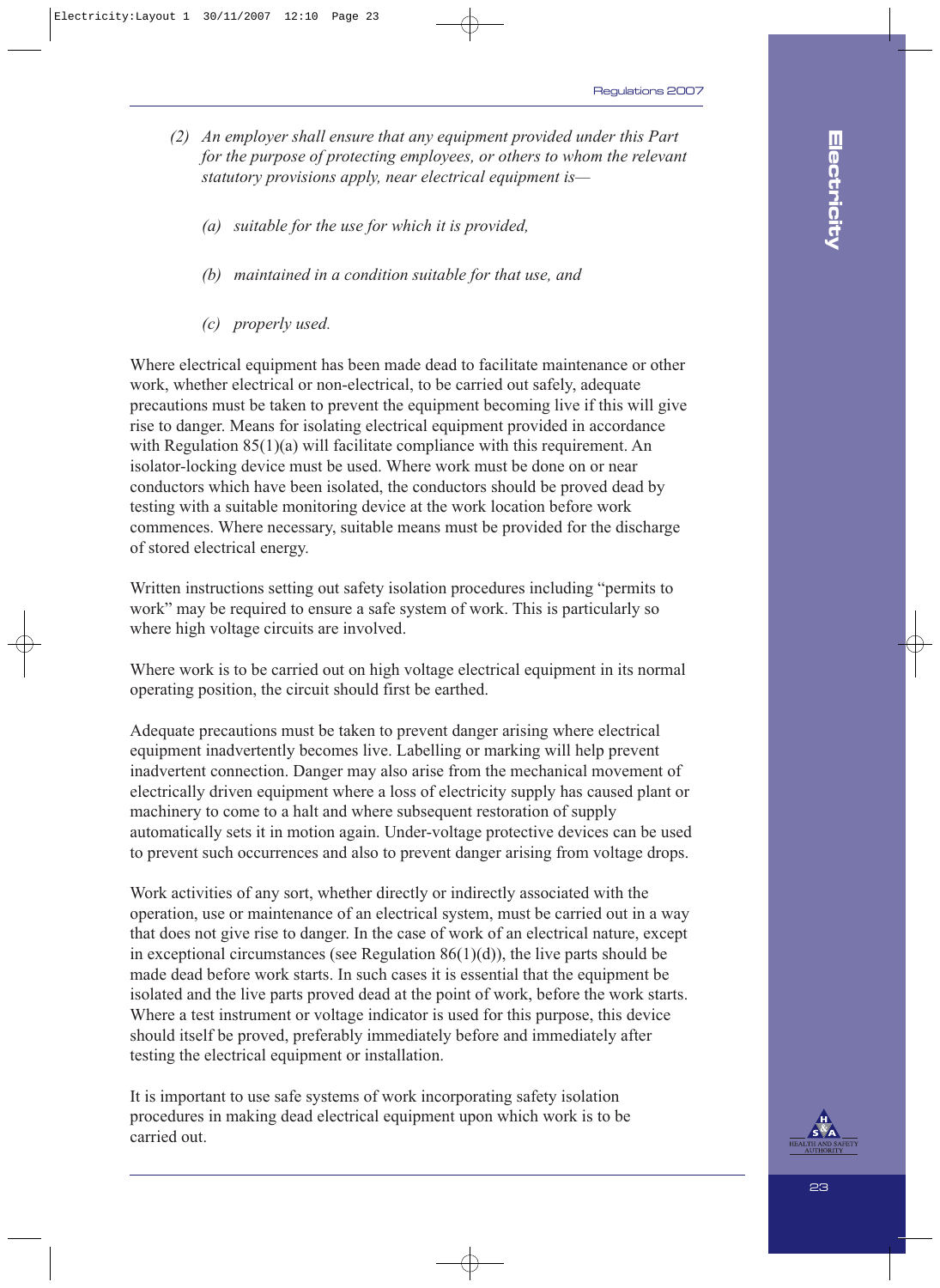When working on exposed conductors, or apparatus directly connected to exposed conductors, the possibility of lightning needs to be considered and appropriate action taken to cease work in the event of a near approach of a lightening storm.

It is preferable that work on or near electrical equipment should be carried out when that equipment is dead, but work on or near live conductors may be permitted in exceptional circumstances.

Regulation 86(1)(d) requires three conditions to be met before live working is allowed:

- (i) It is unreasonable in the circumstances for electrical equipment to be dead
- (ii) It is reasonable in the circumstances for work to be carried out on or near the live part
- (iii) Suitable precautions have been taken to prevent danger, including using a safe system of work and the provision of personal protective equipment, as necessary.

There are circumstances where it is unreasonable to make equipment dead because of the resultant difficulties. For example, it may be necessary to energise circuits for commissioning or fault-finding, with parts live, though these should not be so exposed as to be easily touched. It would be very disruptive to disconnect a large number of electricity consumers by isolating live parts for the duration of some essential maintenance, repair or inspection work on a power distribution network. Likewise it may be necessary to work live on telephone network connections or on busy sections of electrified railway track.

Equipment users should bear in mind at the time of ordering, purchase and installation of plant, the manner of operation and the maintenance and repair requirements of the electrical equipment which will be necessary during the life of the plant.

The design of electrical equipment and of the installation should eliminate the need for live work which puts persons at risk. This can often be achieved if care is taken at the design stage of installations (e.g. by the provision of alternative power infeeds, properly laid out distribution systems to allow parts to be isolated for work to proceed and by designing equipment housings etc. to give segregation of parts to be worked on and protection to persons from other parts which may be live).

Factors which should be considered in deciding whether it is justifiable for work to proceed with the parts live include:

- It is not practicable to carry out the work with the parts dead, e.g. where, for purposes of testing, it is necessary for the parts to be live
- Making the parts dead will create other hazards for other users of the system, e.g. in hospitals
- The disruption which the taking down of continuously operating process plants would create
- An assessment of the level of risk involved in working live and the effectiveness of the precautions taken.

Persons at work are permitted to be near live parts only if this is reasonable in all the circumstances. If, for example, it would be reasonable for the work to be carried out at a safe distance from the live parts, then that work should not be done near the live parts.

Persons whose presence near the live parts is unnecessary should not be so near that they are at risk.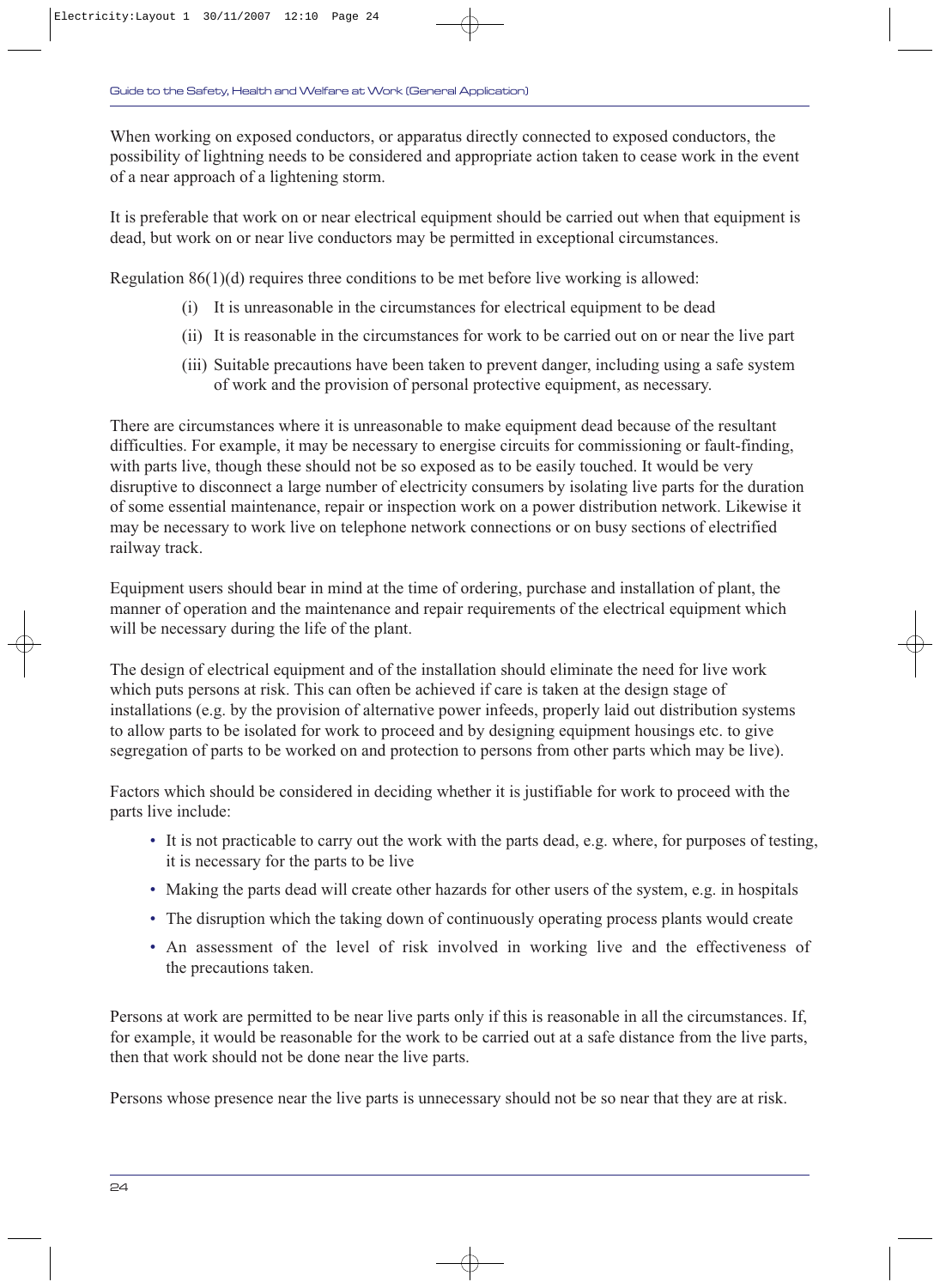The precautions taken need to be appropriate to the risk involved. Suitable precautions must include as appropriate:

- Use of people who are properly trained and competent to work safely on live equipment (see also Regulation 88)
- Provision of adequate information to the person carrying out the work about the live parts involved, the associated electrical installation and the likely risks
- Use of suitable tools including insulated tools, equipment and protective clothing (see also Regulation 86(2)), e.g. a cable jointer will need insulating gloves, insulating boots and insulating rubber matting
- Use of suitable insulated barriers or screens
- Use of suitable instruments and test probes
- Accompaniment by another person or persons if their presence could contribute significantly to ensuring that danger is minimised
- Restriction of routine live test work (e.g. product testing) to a specific area and the use of special precautions within that area such as isolated power supplies, non-conducting locations etc.
- Effective control of any area where there is danger from live parts.

Where work on or near a live part is unavoidable, the system of work used must:

- Allow only a person who is competent (see Regulation 88) to work on or near exposed live conductors
- Indicate the extent of the live work
- Indicate what levels of competence apply to each category of work
- Incorporate procedures under which the person carrying out the work will report back if the limits specified in the system are likely to be exceeded. This usually requires detailed planning before the work is started.

In developing a system of work, consideration should be given (based on a risk assessment of the proposed work) as to whether the person carrying out such work should be accompanied by a second person who is trained and able to act in an emergency, e.g. to switch off power and give first-aid treatment for electric shock.

The equipment referred to in Regulation 86(2) includes those special tools, protective clothing and insulating screening materials etc. necessary to undertake work safely on live electrical equipment. The protective equipment must be suitable for the task involved, maintained in good condition and properly used.

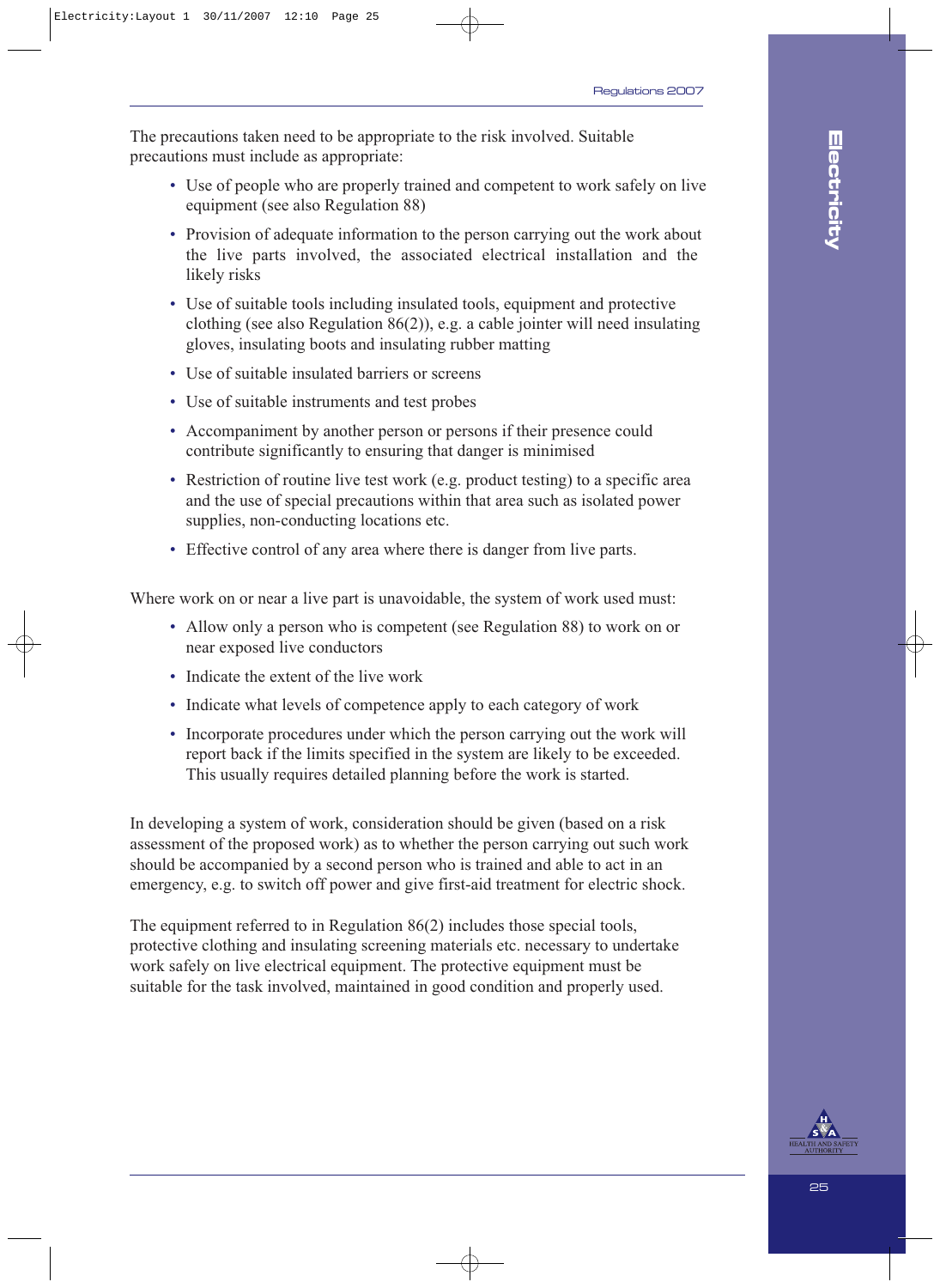### **Regulation 87: Working space, access and lighting**

- *87. An employer shall ensure that—*
	- *(a) adequate working space, adequate means of access and egress and adequate lighting are provided at all electrical equipment on which, or near which, work is being done in circumstances which may cause danger, and*
	- *(b) emergency lighting is fitted in all switchrooms in order to give an adequate degree of lighting in the event of a loss of electrical supply.*

Sufficient working space, suitable access and egress and adequate illumination must be provided while persons are working on, at or near electrical equipment in order that they may work safely. This requirement is not restricted to those circumstances where live parts are exposed but applies where any work is being done in circumstances which may give rise to danger. (See also guidance under Regulation 85(1)(b) in respect of safe access to means of isolation.)

Where there are dangerous exposed live parts within reach, the working space dimensions should be adequate to allow persons to pull back without hazard, and, if persons need to pass one another, to allow them to do so with ease and without hazard.

Natural light is preferable to artificial light. Where artificial light is necessary (e.g. in an indoor switch room), it should be from a permanent and properly designed installation. However, in circumstances where this cannot be achieved, a strategically placed emergency light fitting, hand lamps or torches etc. may be adequate. Emergency lighting must be provided in all switch rooms.

### **Regulation 88: Persons to be competent to prevent danger**

*88. An employer shall ensure that no person is engaged in any work activity to which this Part relates where technical knowledge and experience is necessary to prevent danger unless that person is competent or is under such degree of supervision as is appropriate, having regard to the nature of the work.*

Persons should not be placed at risk due to a lack of skills on their part or the part of others in working with electrical equipment.

Regulation 88 applies to the whole range of work associated with electrical equipment where danger may arise, e.g. maintenance work in high voltage switch rooms, whether or not danger is actually present during the work. For the duration of the work, control must be under a person who possesses sufficient technical knowledge and experience, or be supervised, so as to ensure that danger is prevented.

Technical knowledge and experience includes:

- Adequate knowledge of electricity
- Adequate experience of electrical work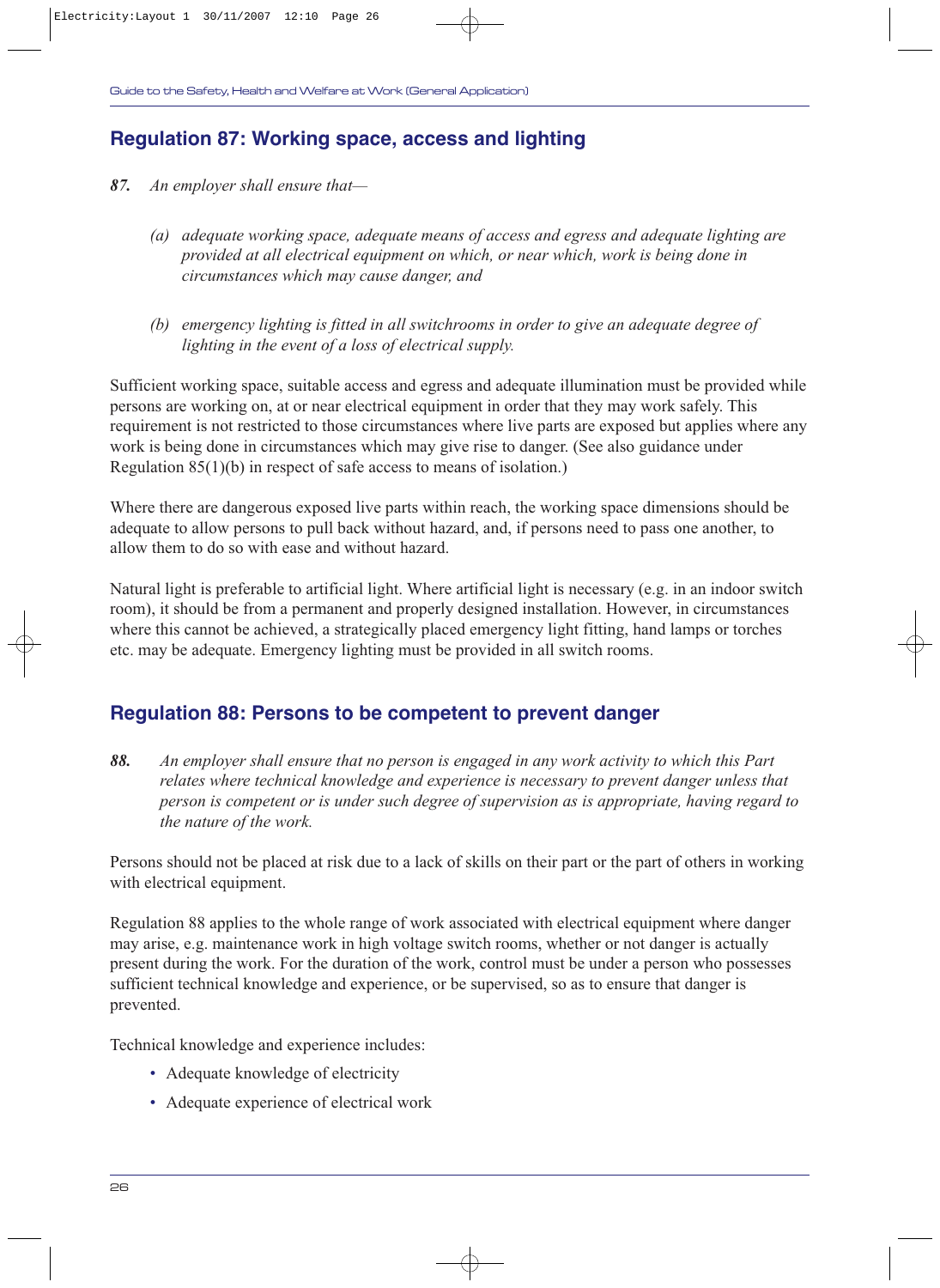- Adequate understanding of the installation type to be worked on and practical experience of that class of installation
- Understanding of the hazards which may arise during the work and the precautions which need to be taken
- Ability to recognise at all times whether it is safe for work to continue.

Employees involved in working with electrical equipment likely to cause danger must be trained and instructed to ensure that they understand the safety procedures which are relevant to their work.

The primary obligation on employers is in all cases to provide competent persons to carry out electrical work. However, in some exceptional cases, e.g. during training on specialist equipment, persons may require supervision, to some degree, where their technical knowledge and experience is not sufficient to ensure that they can otherwise undertake the work safely. In such cases, the supervisor must have the requisite technical knowledge and experience.

Those in overall charge must make it clear to supervisors the full extent of their responsibilities and, where the complexity of the work warrants it, this should be in writing to avoid misunderstandings.

#### **Regulation 89: Testing and inspection**

### as amended by the Safety, Health and Welfare at Work (General Application) (Amendment) Regulations 2007 (S.I. No. 732 of 2007)

- *89. An employer shall ensure that—*
	- *(a) a new electrical installation and a major alteration of, or extension to, an existing electrical installation is, after completion, inspected and tested by a competent person and a report of the test is completed verifying that the relevant requirements of this Part have been complied with,*
	- *(b) an existing electrical installation is tested by a competent person in an appropriate manner–*
		- *(i) from time to time where required having regard to the nature, location and use of the installation, or*
		- *(ii) if an inspector so requires,*

*and a report of the test is completed by the competent person carrying out the test,*

(as amended by the Safety, Health and Welfare at Work (General Application) (Amendment) Regulations 2007)

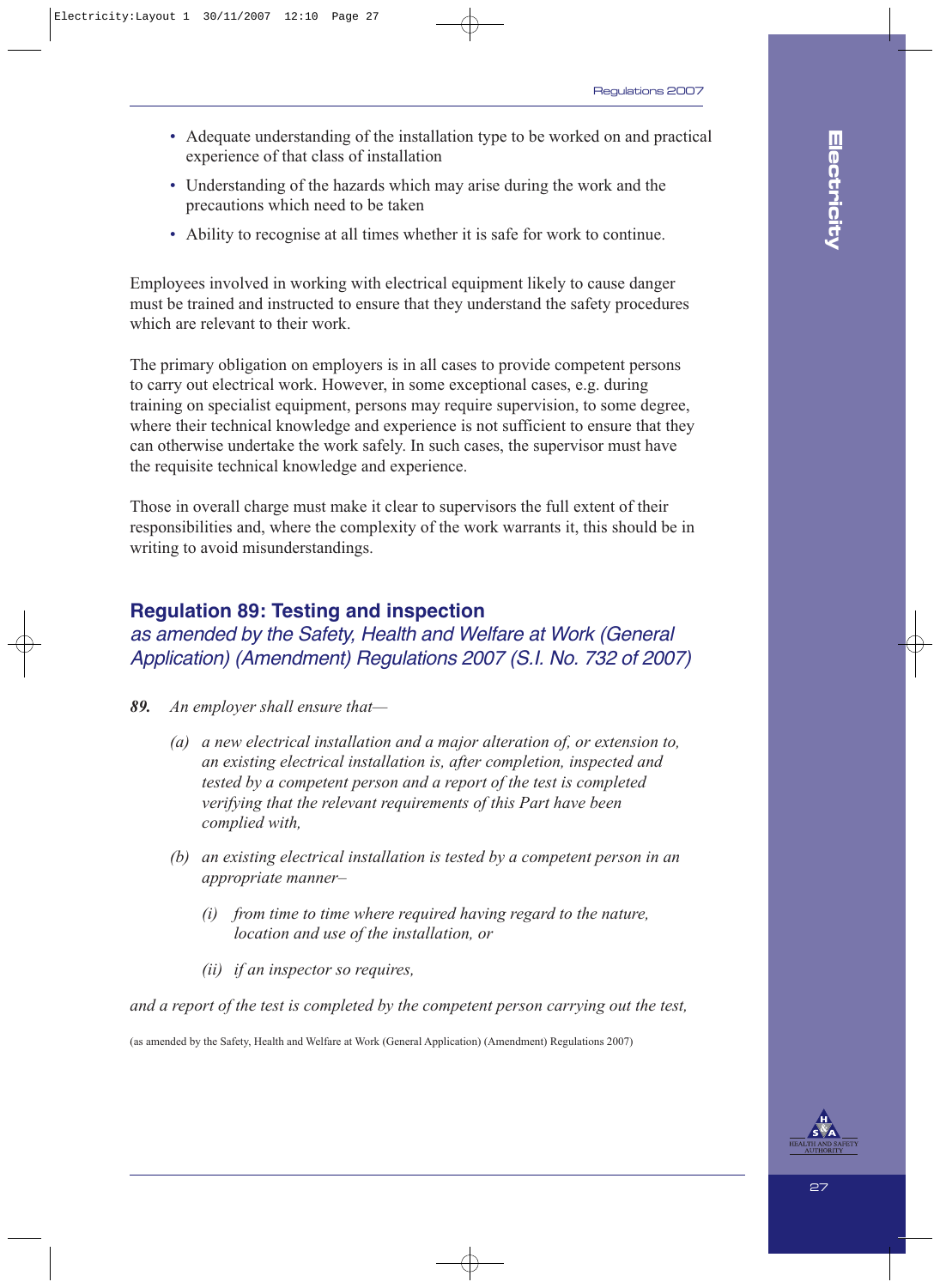- (*c) the advice of an inspector, or competent person, on the necessity for further testing of an electrical installation is acted upon having regard to the condition of the installation and the outcome of any tests referred to in paragraphs (a) and (b), and*
- *(d) all defects found during the testing and inspection of an electrical installation are rectified promptly so as to prevent danger.*

Every new installation and every major alteration or extension to an existing installation, after completion and before being made live, must be inspected and tested so as to verify that the requirements of this part of the Regulations have been fulfilled. However, certain types of test may only be made after an installation has been made live. Verification and testing must be carried out by a competent person with the necessary knowledge and experience.

All the appropriate information, including diagrams of connections, wiring diagrams, charts, tables, schedules, equipment ratings and the like, must be available to the person or persons carrying out the verification. Precautions must be taken to ensure the safety of persons and to avoid damage to the installation and equipment during inspection and testing.

Where the installation is an extension or alteration of an existing installation, it must be verified that the extension or alteration complies with this part of the Regulations and does not impair the safety of the existing installation.

#### **Visual inspection**

Visual inspection must be made of the completed installation in order to verify compliance. It must precede testing and take place before the installation is made live.

#### **Testing**

After visual inspection, tests must be carried out on the installation to ensure compliance with the Regulations. This stage must include tests of:

- Continuity
- Resistance/conductance
- Polarity
- Fault loop impedance
- Operation of RCDs.

Additional tests are required where potentially explosive atmospheres exist. The ETCI provides guidelines and suitable forms in its guidance, *A Recommended Maintenance & Inspection Routine for Electrical Installations in Potentially Explosive Atmospheres*.

#### **Certification**

After the installation has been tested and found to comply, the contractor or other person responsible for the construction of the installation, or a person duly authorised to act on his or her behalf, must sign a statement to that effect. Certification in accordance with the requirements of the ETCI Rules will be deemed to meet this requirement. In addition to the certificate, the employer must retain test record sheets containing the results of tests carried out. The certificate must be completed by an authorised person having adequate technical knowledge and experience.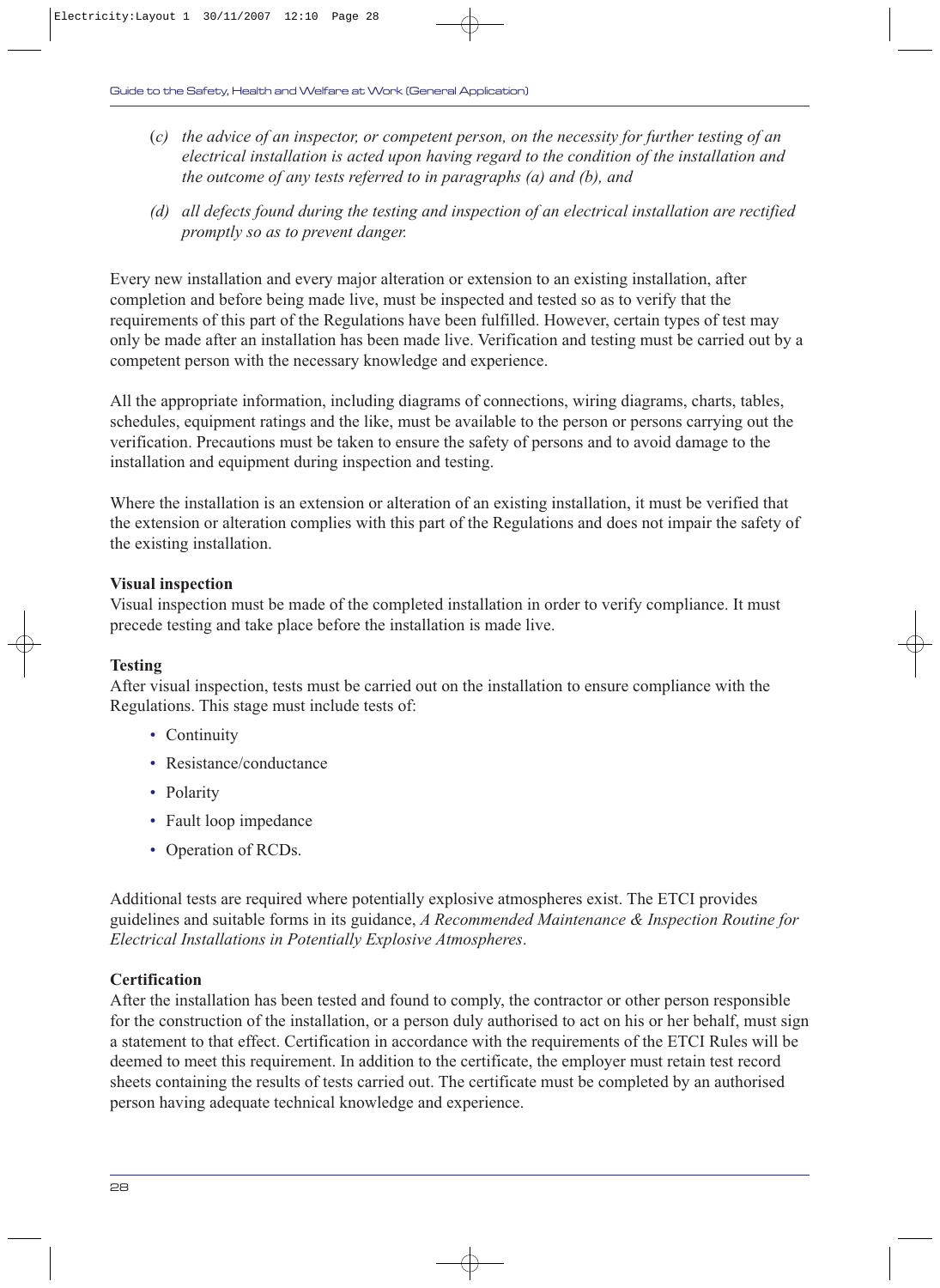Regulation 89(b) requires that all existing electrical installations in workplaces must be tested periodically as above by a competent person and that this competent person must certify that the installation is in compliance with this part of the regulations. The period between inspection and tests must be decided upon by an employer based on a process of risk assessment taking account of the nature of the installation, its uses and the environment (e.g. industrial, quarrying, mining, manufacturing, catering, office, hospital, farming, explosive atmospheres) and the need to fulfil one of his or her duties under Regulation 76.

An inspector also has the power under Regulation 89 to require an employer to carry out a test of the electrical installation if the inspector deems such a test to be necessary.

If an inspector, or a competent person that has carried out the above tests, advises of the necessity for further testing of the electrical installation then the employer must act on this advice. All defects identified in the tests and inspections outlined above must be rectified promptly by an employer so as to prevent danger.

### **Regulation 90: Earth leakage protection for higher voltage** as amended by the Safety, Health and Welfare at Work (General Application) (Amendment) Regulations 2007 (S.I. No. 732 of 2007)

*90. An employer shall ensure, so far as is reasonably practicable, that effective means are provided in relation to every circuit in which higher voltage is used to prevent danger arising from leakage currents to earth.*

(as amended by the Safety, Health and Welfare at Work (General Application) (Amendment) Regulations 2007)

This Regulation recognises that overcurrent protection would not be sufficient to provide protection where there is a risk that an earth fault on a higher voltage (in excess of 1000 volts AC or 1500 volts DC) circuit could cause currents which give rise to danger but which are not strong enough to operate the overcurrent protection. Where higher voltage is used, provision must be made to address the risks arising from dangerous earth leakage currents.

### **Regulation 91: Substation and main switch room**

- *91. (1) An employer shall ensure that a substation or a main switch room is—*
	- *(a) suitably constructed,*
	- *(b) arranged, so far as is reasonably practicable, so that no person can obtain access thereto otherwise than by the intended entrance,*

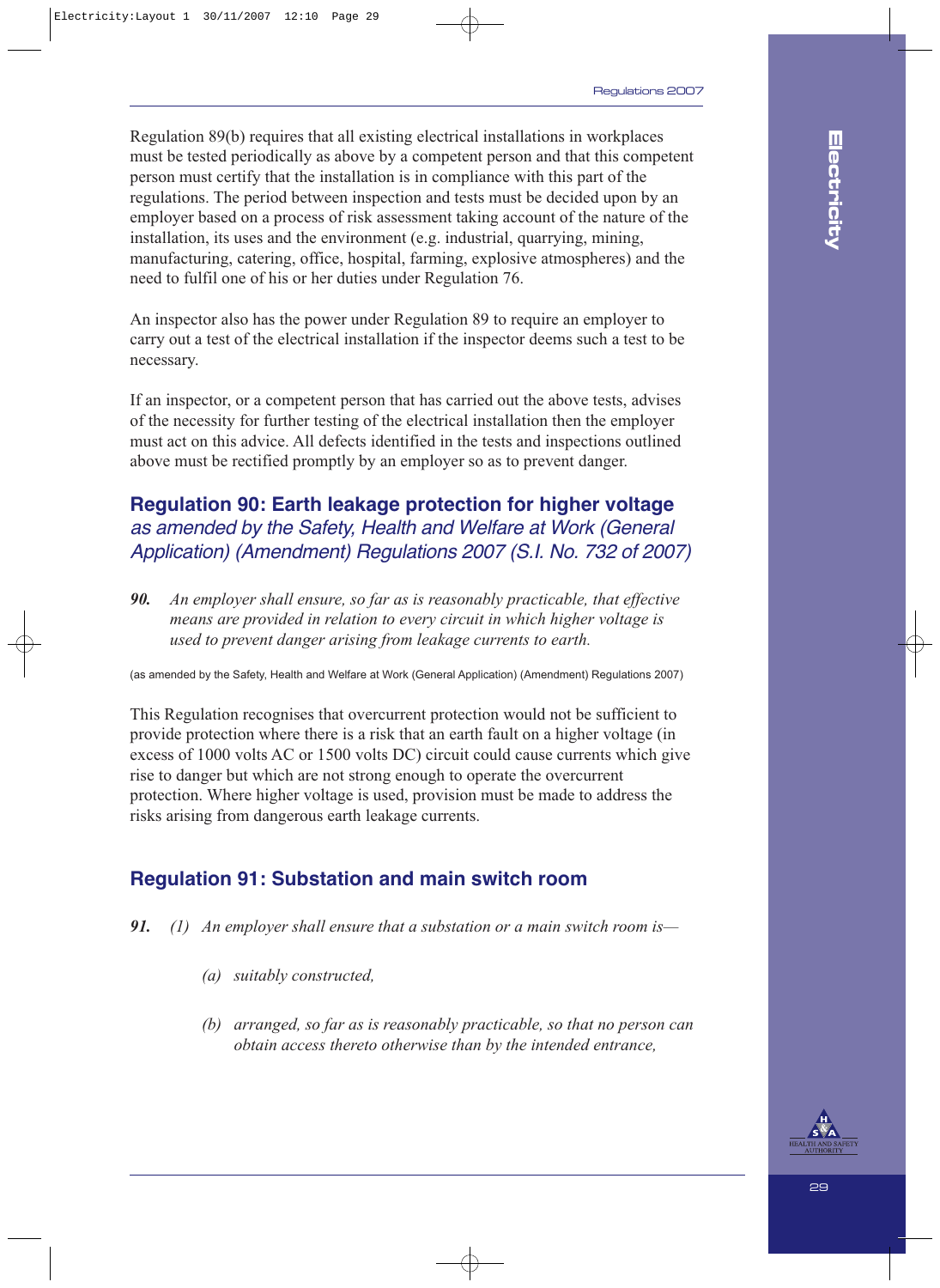- *(c) arranged, so far as is reasonably practicable, so that a person cannot interfere with the equipment or conductors therein from outside,*
- *(d) provided with efficient means of ventilation and kept dry if under cover, and*
- *(e) as appropriate to the tasks being undertaken, under the control of an authorised person or authorised persons.*
- *(2) An employer shall ensure that only an authorised person or a person acting with his or her consent, or under his or her supervision, can enter any part of a substation or switch room in which there may be danger.*

This Regulation deals with the physical construction of substations and main switch rooms and with the control of access thereto. The boundaries of substations and main switch rooms should be substantial and capable of excluding, as far as possible, the entry of all but authorised persons. A main switch room is a switch room where the main switch board is sited and where the cabling from the utility provider's switchgear/transformer is terminated. There may be more than one main switch room per electrical installation at larger places of work.

Substations and main switch rooms should be well ventilated and kept dry if under cover.

Entry by authorised persons should be through a proper entrance such as a lockable door or gate. Access by other persons must be under the control of an authorised person.

Danger areas such as transformers or switchgear cubicles, rooms or compounds should be entered only by an authorised person or a person acting under his or her supervision.

The ETCI National Rules for Electrical Installations, Amendment Number 2 ET101:2004/A2:2005 gives further details on what must be provided in main switch rooms, as does Technical Guidance Document B: Fire Safety, under the Building Regulations, published by the Department of the Environment, Heritage and Local Government.

### **Regulation 92: Fencing of outdoor equipment**

- *92. An employer shall ensure that, wherever any transformer or switchgear in which higher voltage is used is installed otherwise than in a building, the transformer or switchgear is adequately protected either by—*
	- *(a) suitable fencing not less than 2.4 m high, or*
	- *(b) some other effective means for preventing any unauthorised person gaining access to the equipment or to anything connected thereto which is used as a conductor*

*unless it is completely enclosed by—*

- *(i) a metal casing which is connected to earth, or*
- *(ii) some other equally suitable non-metal casing.*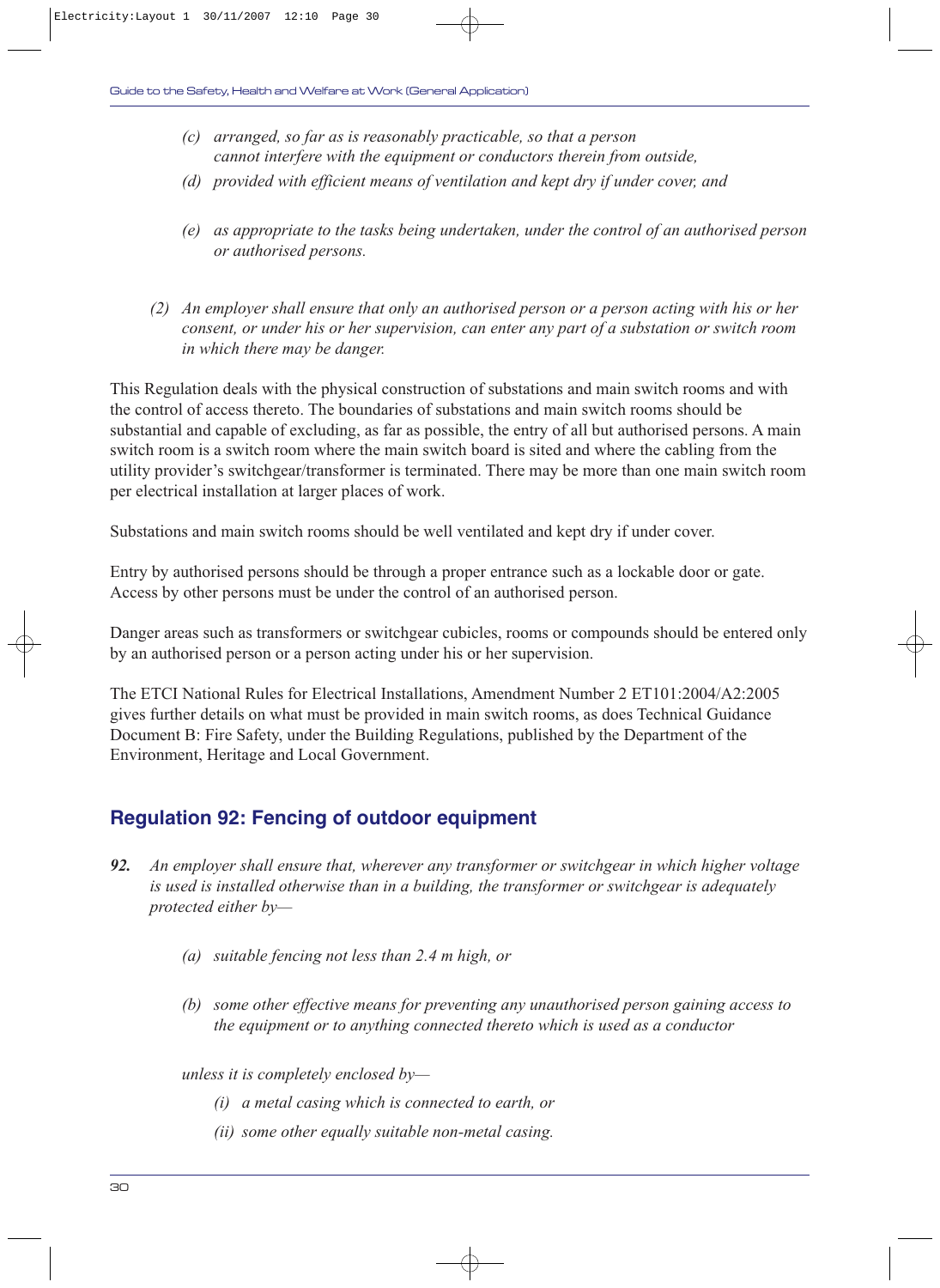Where high voltage transformers or switchgear are installed out of doors, protection against danger from unauthorised access should be provided by a substantial fence of a minimum height of 2.4 metres or by some other effective means such as high walls.

The requirements of Regulation 92 do not apply where transformers and switchgear are enclosed in an earthed metal casing or some equally suitable non-metal casing. Cables connected to such equipment should be suitably protected.

### **Regulation 93: Overhead lines and underground cables**

- *93. (1) An employer shall ensure that—*
	- *(a) all overhead lines and their supporting structures and underground cables are constructed, installed, connected and maintained in a manner suitable for the work and conditions under which they are to be operated to prevent danger,*
	- *(b) where cables to be installed underground are to be enclosed in ducting of any material, other than in concrete ducts or in floor voids or floor slabs, such ducting—*
		- *(i) is coloured red,*
		- *(ii) has a high resistance to impact, and*
		- *(iii) is covered with suitable warning tape embedded in the ground above the duct,*
	- *(c) all overhead lines and other current-carrying parts connected to or containing part of overhead lines are arranged so that adequate clearance is provided from the ground or other accessible place to prevent dangerous contact with a person, article, substance or any conducting material,*
	- *(d) means are provided to prevent danger—*
		- *(i) in the event of any live conductor accidentally falling due to breakage or otherwise, and*
		- *(ii) from excessive voltage on overhead lines arising from accidental contact with or leakage from any other overhead line or otherwise, and*
	- *(e) where excavation work is to be carried out in the proximity of a known or suspected underground cable—*
	- *(i) where reasonably practicable, the electrical supply to the underground cable is isolated,*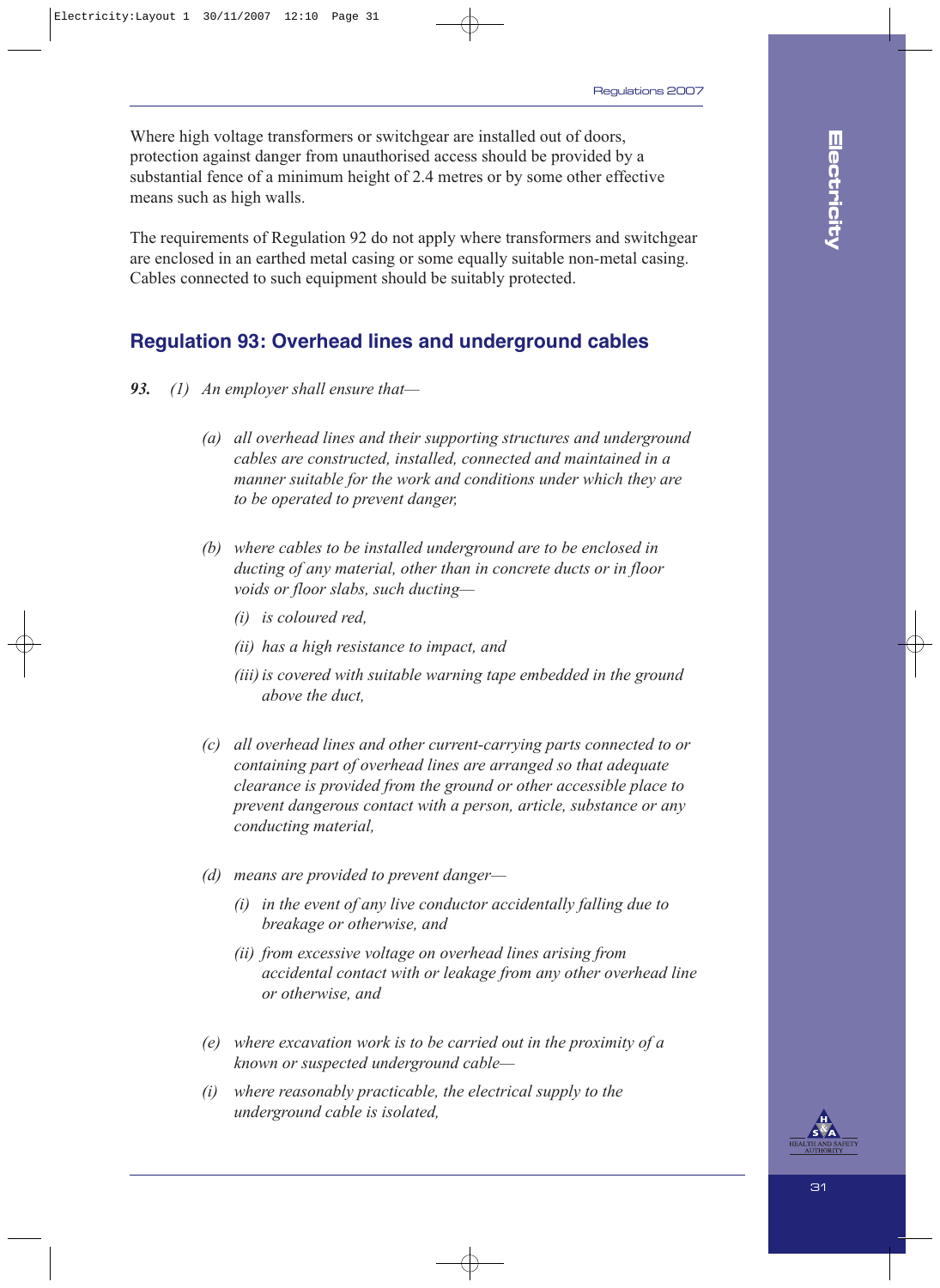- *(ii) the position of the underground cable is accurately determined, so far as is reasonably practicable, and*
- *(iii) material immediately surrounding the underground cable is excavated only using an appropriate and safe system of work to prevent danger.*
- *(2) A person in control to any extent of a place of work or any item at that place shall take such action, so far as is reasonably practicable, to ensure that any work activity carried out in the proximity of live overhead lines that would expose persons to any risk to their safety and health is not carried out until—*
	- *(a) the supply to the overhead line is isolated,*
	- *(b) if such isolation is not practicable, the overhead line is diverted,*
	- *(c) if such isolation or diversion is not practicable, adequate* 
		- *(i) barriers,*
		- *(ii) protective measures,*
		- *(iii) warnings, or*
		- *(iv) other suitable means,*

*are, in so far as is reasonably practicable, put in place to minimise the risk of contact with the overhead line.*

*(3) The owner of a new or known underground cable, where practicable, shall determine the position of the cable and record the position on a plan to prevent dangerous contact with any person, article, substance or any conducting material.*

#### **Overhead lines**

Overhead lines should be so constructed, installed and maintained as to be suitable and safe for the conditions of use. Materials used in conductors, insulators, cross arms, poles, masts, stay wires etc. should be of sufficient durability to cope with the conditions to which the overhead line will be subjected.

Overhead lines must be maintained to ensure that they remain in good and safe condition. When any part of the lines or their supports are damaged, or found to be defective in some way, repairs must be carried out as soon as possible. Where lines are insulated, it is essential to have regular visual inspection in order to verify that the insulation is in good condition. When insulation is found to be damaged, the line must be replaced as soon as possible.

Overhead lines must have adequate clearance from the ground, buildings, structures, trees, shrubbery etc. Minimum clearances for purposes of compliance with Regulation 93 will be determined by factors such as terrain traversed, likely activities underneath the lines, the voltage levels involved, nature of conductor, temperature, loading such as ice, wind velocity etc.

Regulation 93 also concerns itself with dangers which may arise from activities, particularly work activities, taking place underneath overhead lines. Where construction work is taking place,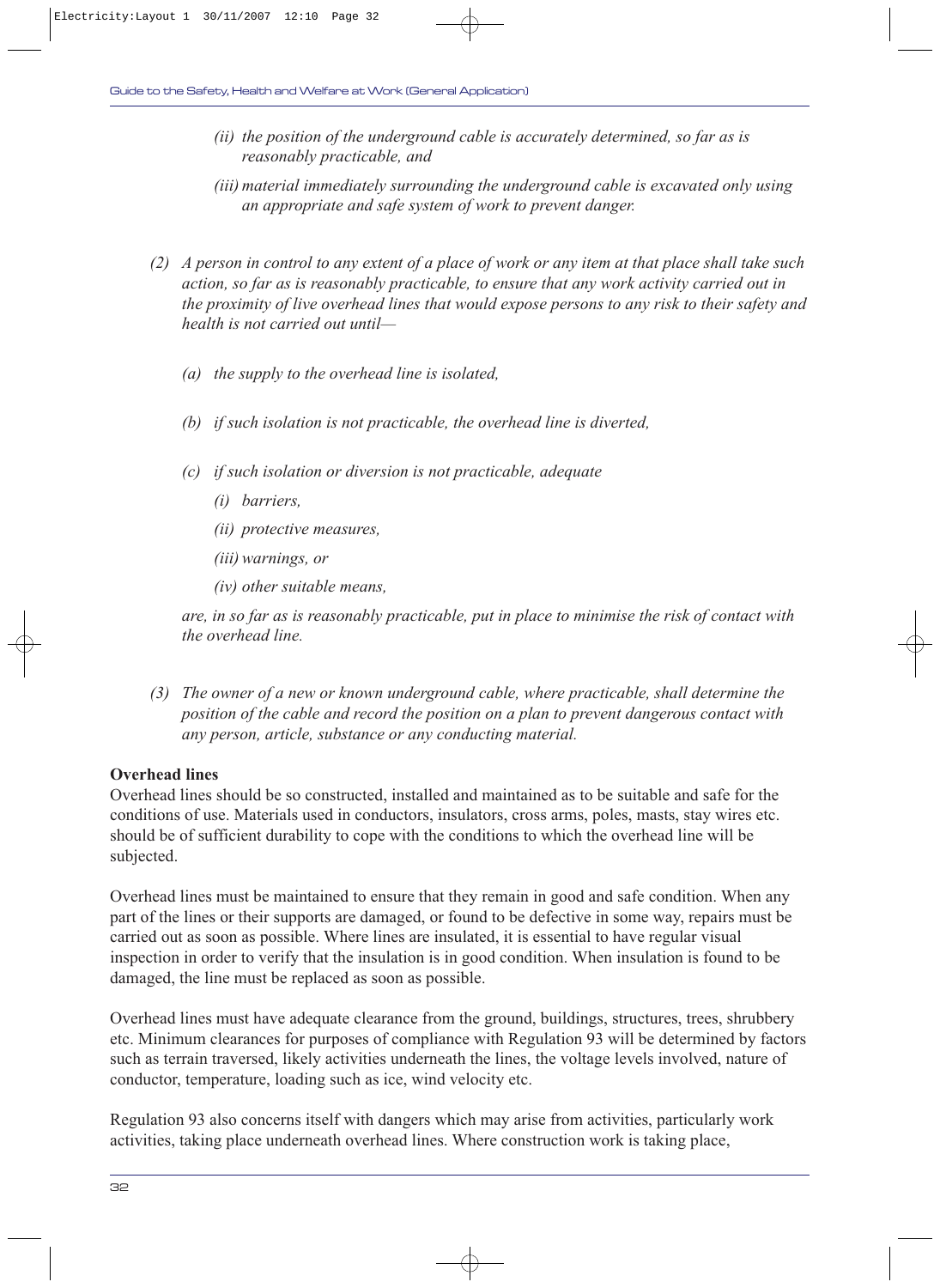precautions must be taken to prevent danger from contact with or flashover from power lines. Precautions may be by way of line diversion or by guards or barriers to prevent machinery coming within dangerous proximity of the lines, or "goal posts" which would require cranes and other high-rise machines to drop to a safe height before passing under overhead lines. Employers have a duty to prevent danger under or near overhead lines from such hazards as:

- Operation of high-rise machines
- Tipping trucks
- Reduced clearance from ground due to site filling/raising or construction underneath the line.

Protection must be provided on farms from dangers from power lines involving high-rise machinery, tipping and unloading activities, moving irrigation pipes, erecting stacks or ricks of hay or straw underneath power lines and from burning stubble or other fires near overhead lines and support poles.

A certain level of protection can be provided by insulating overhead lines. This may not be sufficient to prevent danger from contact or impact.

Means must be provided to prevent danger arising from any live conductor falling or breaking by ceasing activities in the danger zone and reporting the matter to the appropriate person or body, e.g. the Garda Síochána and the electrical service provider. While the principal duty rests on the person in control of the line, a duty of care also rests on any employer or employee once they become aware of any line damage at their place of work.

A person in control of overhead lines must provide means to prevent danger from excessive voltage pick-up, either due to contact with or leakage from another overhead line. Protection could include insulating parts of overhead lines or replacing overhead lines with underground cables in certain places.

#### **Underground cables**

Where underground cables are enclosed in ducting, other than concrete ducts or floor voids/slabs, this ducting must be coloured red, must have a high resistance to mechanical impact damage and must be covered with suitable warning tape embedded in the ground above the duct. All excavation work in the proximity of known or suspected underground cables must be carried out as follows:

- Where possible, the electrical supply to the cable is isolated before excavation work begins
- Where possible, the position of the underground cable is accurately determined
- Material immediately surrounding the cable is excavated using a safe system of work so as to prevent danger, e.g. use manual excavation techniques.

The Health and Safety Authority has published a *Code of Practice for Avoiding Danger from Underground Services*, which gives a framework to duty-holders to

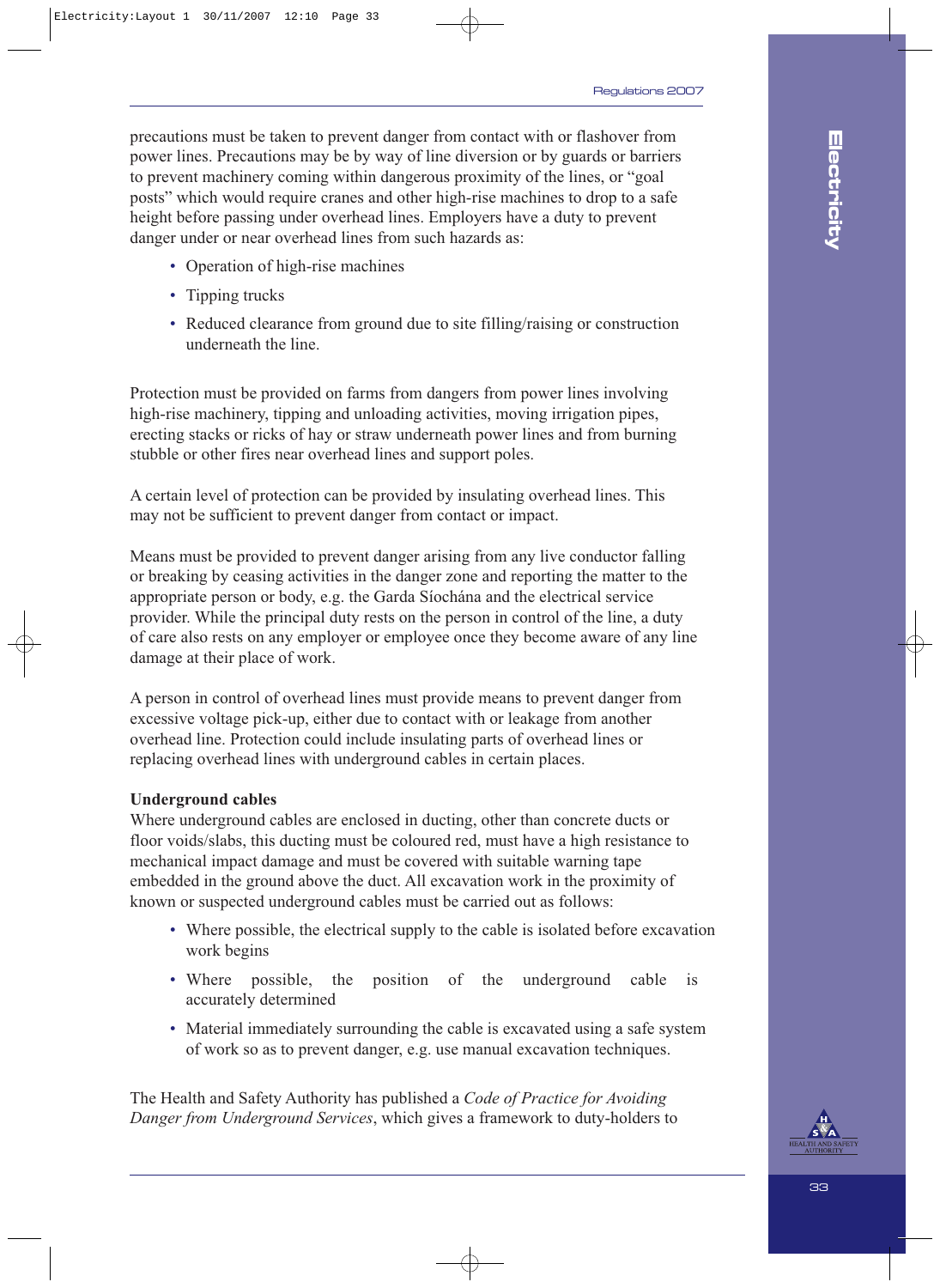put in place systems of work to avoid danger from underground services. See also I.S. 370:2007, Colour Code for Buried Plastics Piping.

The owner of new or known underground cables must, where possible, identify the positions of these cables and must record this information on appropriate plans or 'as built' drawings. The owner of the cabling could be, amongst others, the utility provider, an employer in an industrial or other setting or bodies such as local authorities.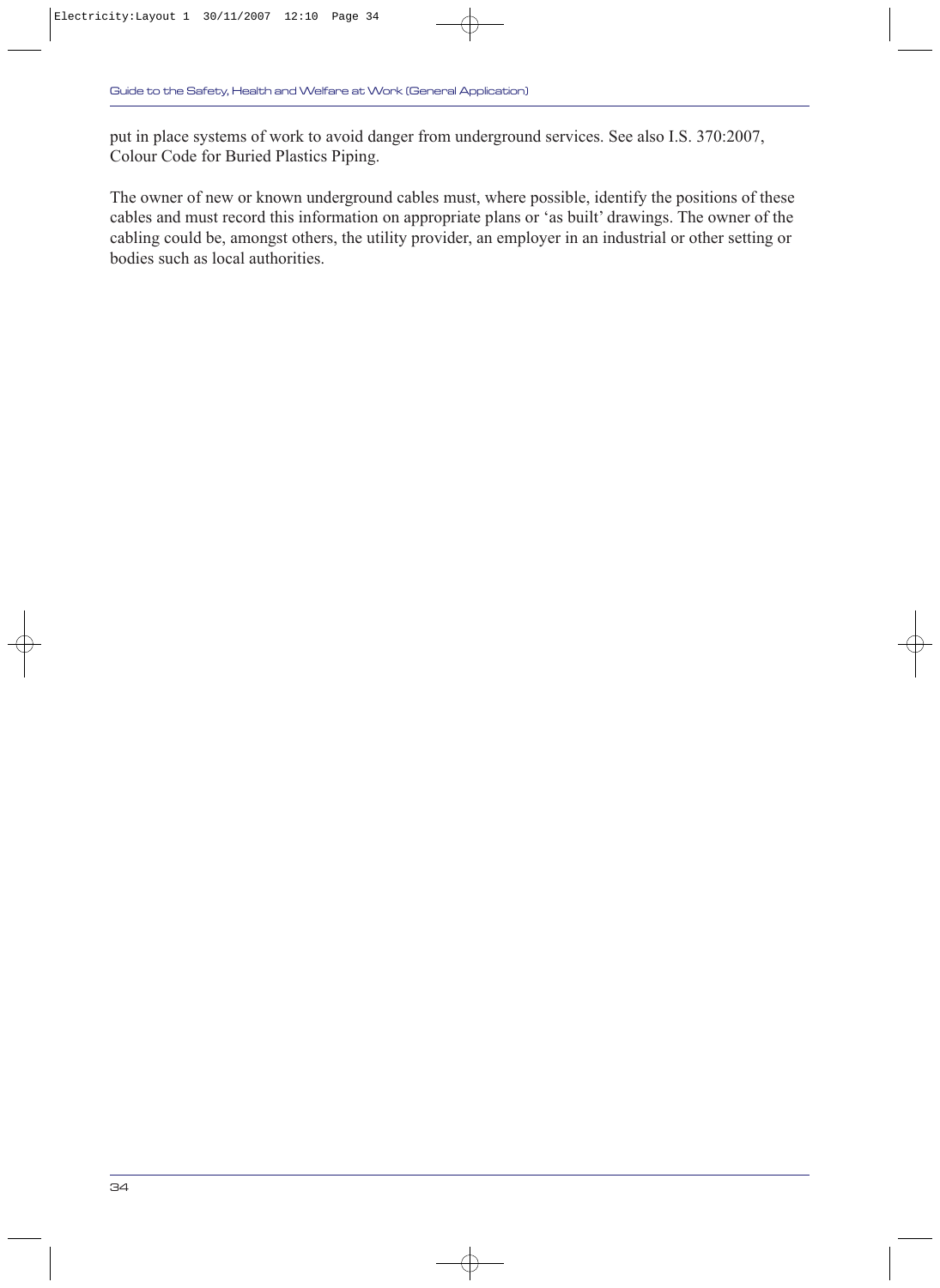### **APPENDIX**

### **Sources of Further Information and Bibliography**

This bibliography is not intended to be exhaustive. Dates are current at time of publication. The most recent/current standard/publication should be obtained in each instance.

CENELEC (European Committee for Electrotechnical Standardisation), 35 Rue de Stassartstraat, B-1050 Brussels, Belgium; Tel: +32 2 519 6871; Fax: +32 2 519 6919; Website:

International Electrotechnical Commission (IEC), 3 Rue de Varembé, PO Box 131, CH-1211 Geneva 20, Switzerland; Tel:+ 41 22 919 0211; Fax: +41 22 919 0300; Website:

The *Irish Standards Catalogue* published by the National Standards Authority of Ireland (NSAI) may be purchased from: NSAI, Glasnevin, Dublin 9; Tel: (01) 857 6730; Fax: (01) 857 6729; Website:

I.S. 370:2007, Colour Code for Buried Plastics Piping

Electro-Technical Council of Ireland Ltd (ETCI), ETCI Offices, Unit H12, Centrepoint Business Park, Oak Road, Dublin 12; Tel: 01 429 0088; Fax: 01 429 0090; Website: www.etci.ie

ET 101: *National Rules for Electrical Installations*, 3rd edition 2006 (incorporating Amendment No. 1 ET101:2000/A1:2001, Amendment No. 2 ET101:2004/A2:2005 and Amendment No. 3)

ET 105: *National Rules for Electrical Installations in Potentially Explosive Atmospheres*, 2nd edition

ET 106: *National Rules for Electrical Installations in Medically Used Rooms*

ET 202: *Guide to the Selection of Electrical Apparatus for Use in Potentially Explosive Atmospheres*

ET 206: *Good Practice Guide on the Management of Electrical Safety at Work*

ET 209: *A Recommended Maintenance & Inspection Routine for Electrical Installations in Potentially Explosive Atmospheres*

ET 210: *Code of Practice for the Selection and Installation of Low Voltage Generators*

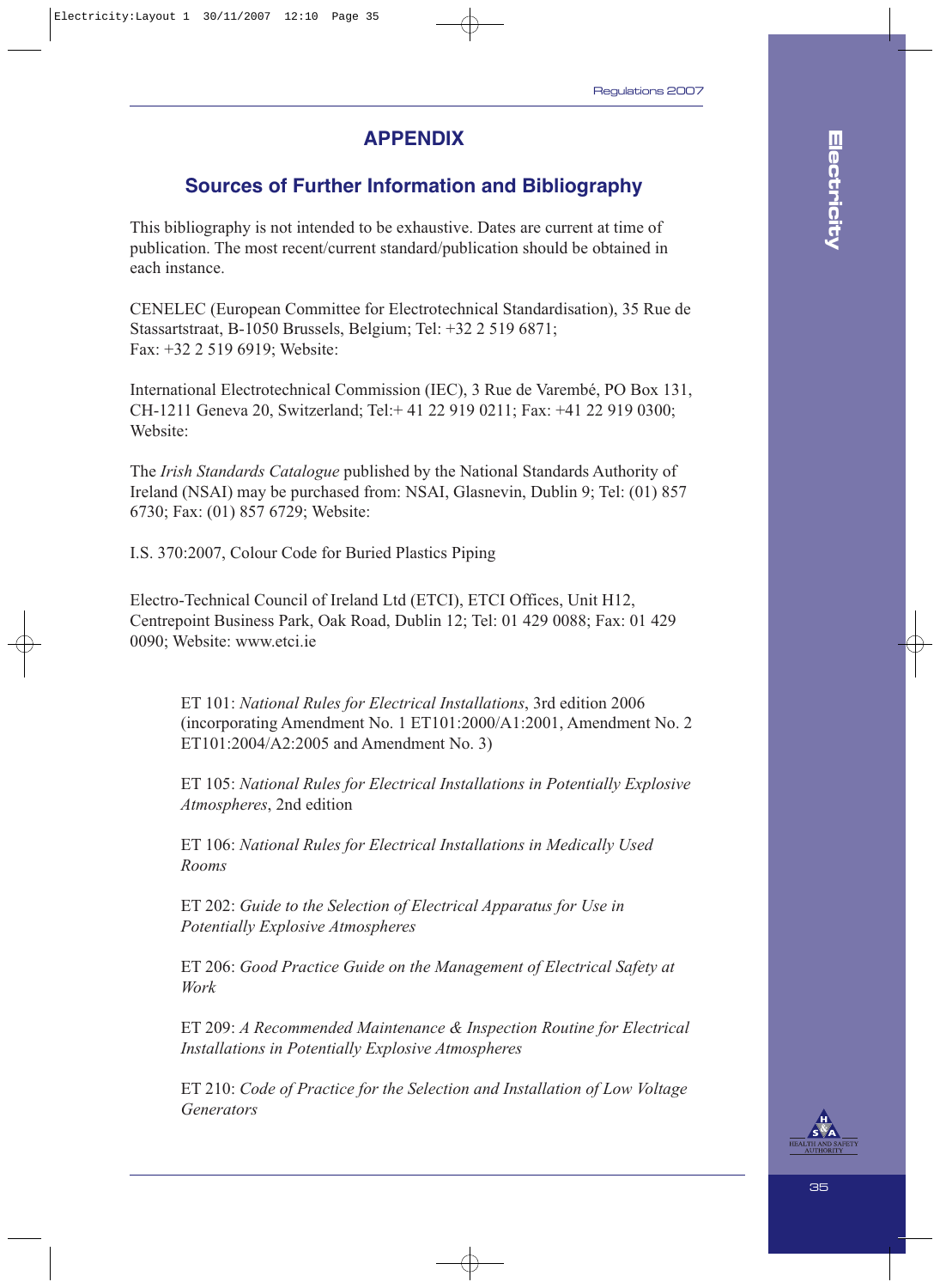European Communities (Electrical Equipment for Use in Explosive Atmospheres) Regulations 1999 (S.I. No. 83 of 1999)

Building Regulations Technical Guidance Document B: Fire Safety, published by the Department of the Environment, Heritage and Local Government

HSA Code of Practice for Avoiding Danger from Underground Services,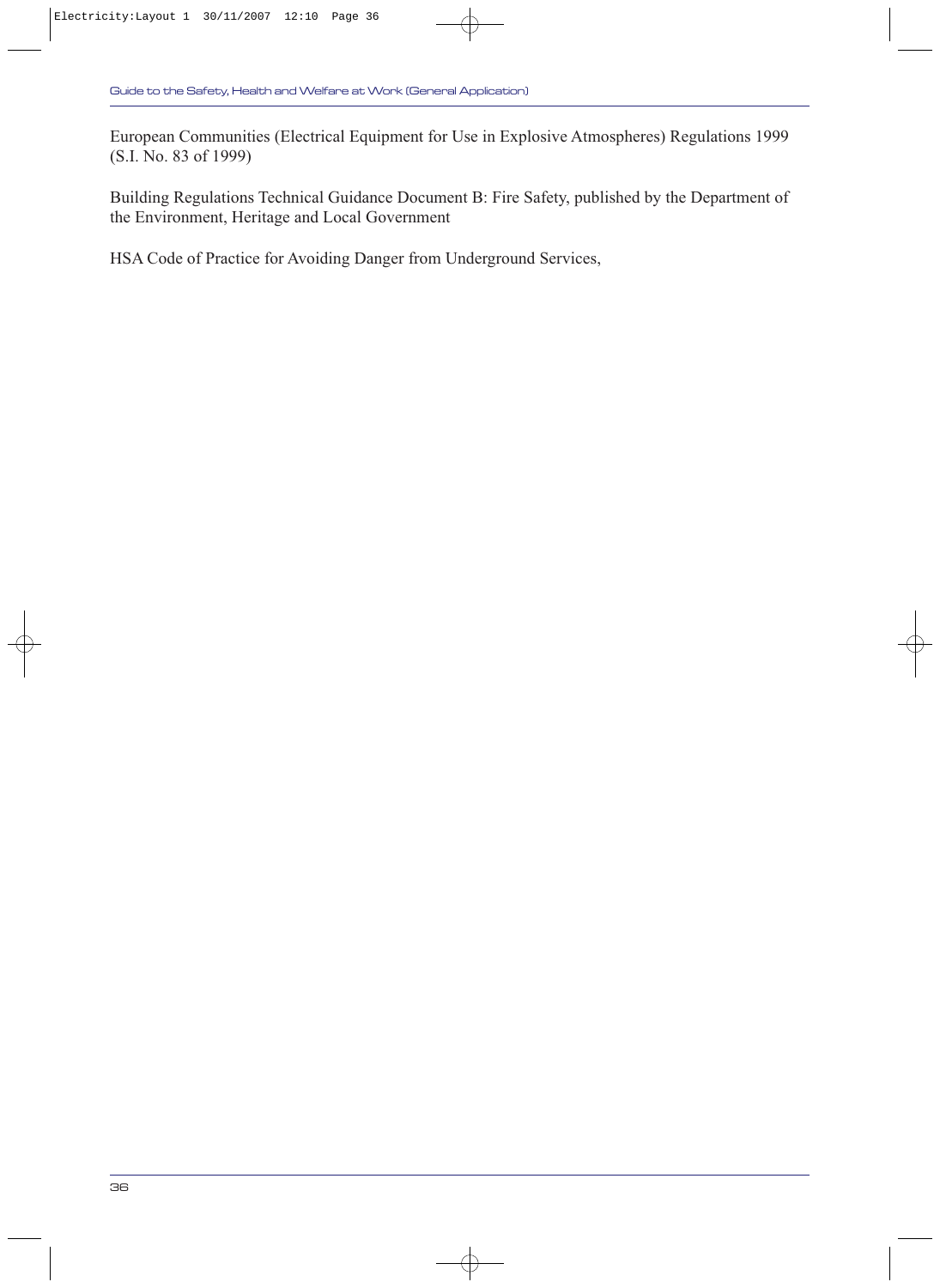# **Notes**

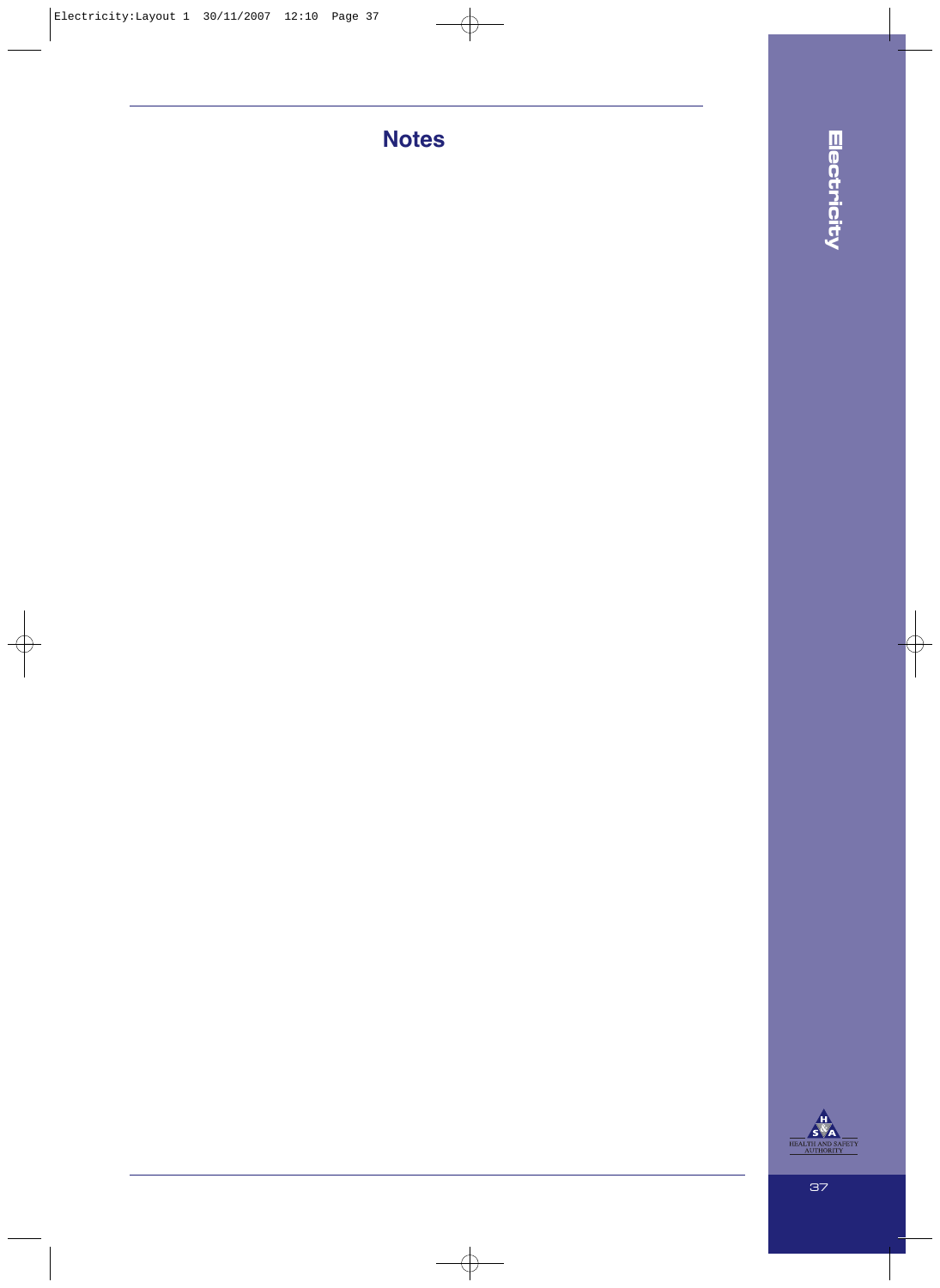# **Notes**